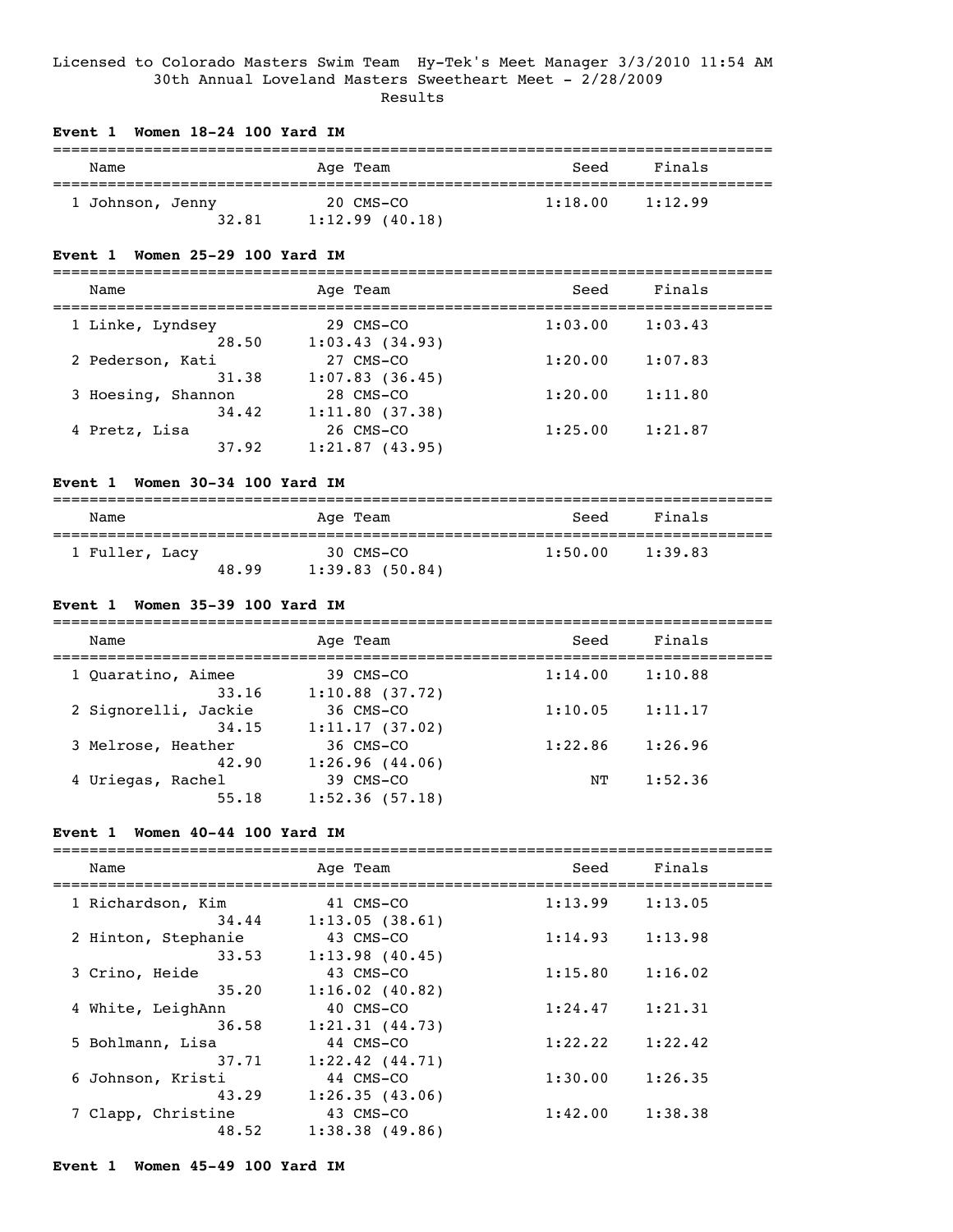| Name                        | Age Team                    | Seed    | Finals  |  |
|-----------------------------|-----------------------------|---------|---------|--|
| 1 Campbell, Ellen<br>34.55  | 46 CMS-CO<br>1:11.74(37.19) | 1:15.00 | 1:11.74 |  |
| 2 Garnier, Kathy<br>33.69   | 49 CMS-CO<br>1:12.46(38.77) | 1:15.00 | 1:12.46 |  |
| 3 Sauls, Catherine<br>40.68 | 45 CMS-CO<br>1:22.83(42.15) | 1:22.00 | 1:22.83 |  |
| 4 Derr, Kirsten<br>44.18    | 45 CMS-CO<br>1:26.78(42.60) | 1:25.00 | 1:26.78 |  |

#### **Event 1 Women 50-54 100 Yard IM**

===============================================================================

| Name               | Age Team       | Seed    | Finals  |  |
|--------------------|----------------|---------|---------|--|
| 1 Tatnall, Suzy    | 50 CMS-CO      | 1:16.84 | 1:17.19 |  |
| 35.16              | 1:17.19(42.03) |         |         |  |
| 2 Sortwell, Andrea | 50 CMS-CO      | 1:37.55 | 1:39.60 |  |
| 47.68              | 1:39.60(51.92) |         |         |  |
| 3 True, Ann        | 54 CMS-CO      | 1:42.01 | 1:41.58 |  |
| 48.19              | 1:41.58(53.39) |         |         |  |

# **Event 1 Women 55-59 100 Yard IM**

| Name               | Age Team         | Seed    | Finals  |
|--------------------|------------------|---------|---------|
| 1 Rosener, Karen   | 56 CMS-CO        | 1:14.90 | 1:15.61 |
| 36.07              | 1:15.61(39.54)   |         |         |
| 2 Jacobs, Marianne | 57 CMS-CO        | NТ      | 2:58.00 |
| 1:31.48            | 2:58.00(1:26.52) |         |         |

# **Event 1 Women 60-64 100 Yard IM**

| Name              | Age Team         | Seed    | Finals  |  |
|-------------------|------------------|---------|---------|--|
| 1 Schlingman, Sue | 61 Unattached-CO | 1:32.10 | 1:33.33 |  |
| 42.76             | 1:33.33(50.57)   |         |         |  |

#### **Event 2 Men 18-24 100 Yard IM**

| Name                              | Age Team                                      | Seed    | Finals  |  |
|-----------------------------------|-----------------------------------------------|---------|---------|--|
| 1 Phelps, Michael<br>25.83        | 21 CMS-CO<br>57.30(31.47)                     | 59.00   | 57.30   |  |
| 2 Martin, Adam<br>29.05           | 18 WMSC-CO                                    | 1:05.00 | 1:02.01 |  |
| 3 Abelein, Chris                  | 1:02.01(32.96)<br>18 CMS-CO                   | 1:20.00 | 1:03.20 |  |
| 28.07<br>4 Goodman, Nate<br>31.23 | 1:03.20(35.13)<br>24 CMS-CO<br>1:08.29(37.06) | 1:10.00 | 1:08.29 |  |
|                                   |                                               |         |         |  |

# **Event 2 Men 25-29 100 Yard IM**

# =============================================================================== Name **Age Team** Age Team Seed Finals =============================================================================== 1 Gimlin, Matthew 25 CMS-CO 1:00.00 59.87 27.42 59.87 (32.45)

# **Event 2 Men 35-39 100 Yard IM**

| Name                 |       | Age Team                  | Seed    | Finals |  |
|----------------------|-------|---------------------------|---------|--------|--|
| 1 Walkenhorst, Jared | 29.27 | 35 CMS-CO<br>59.94(30.67) | 1:00.00 | 59.94  |  |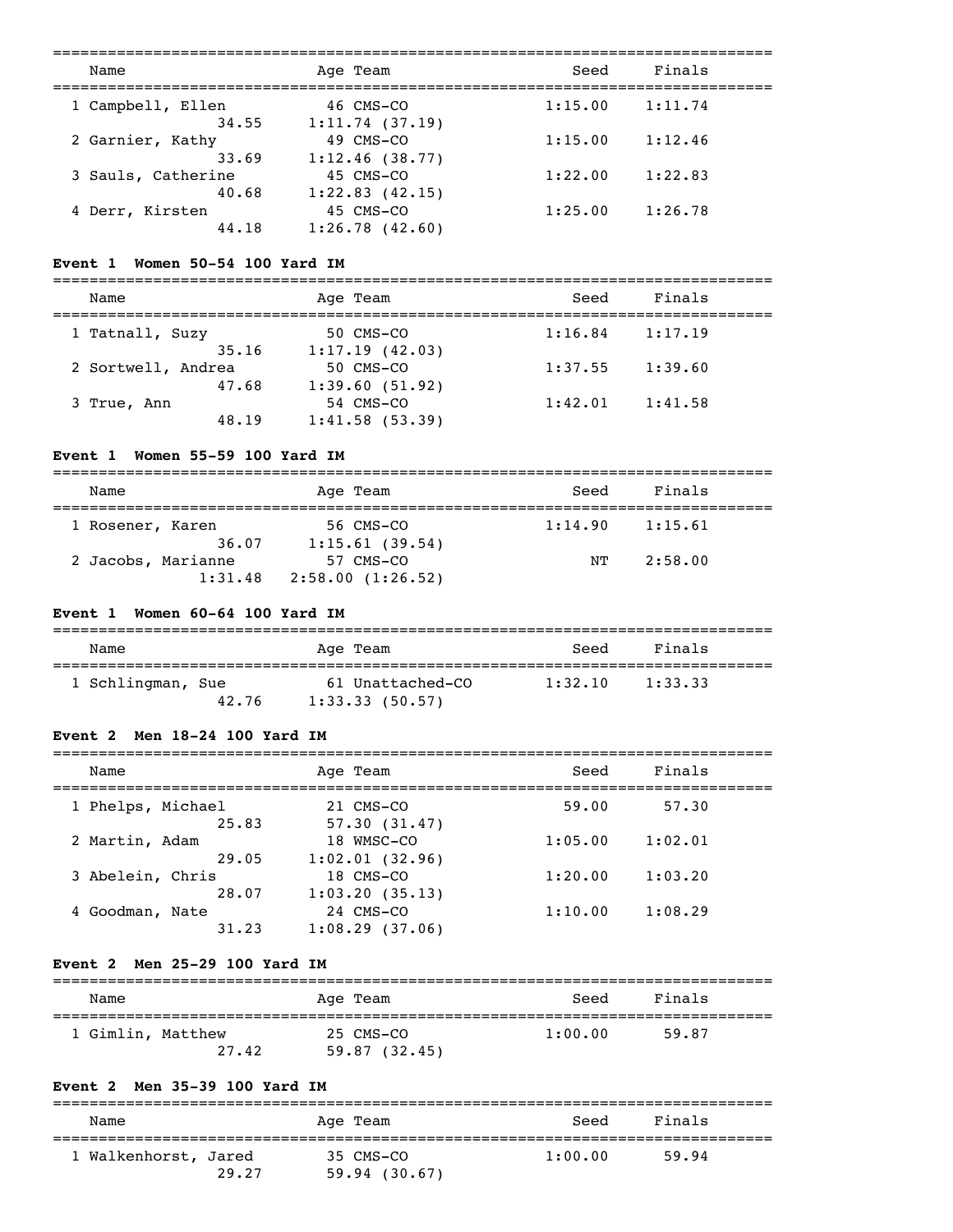| 2 Haaq, Bret    | 38 CMS-CO         | 1:15.00 | 1:05.92 |
|-----------------|-------------------|---------|---------|
| 30.14           | $1:05.92$ (35.78) |         |         |
| 3 Shelles, Dave | 36 CMS-CO         | 1:12.00 | 1:11.63 |
| 35.09           | 1:11.63(36.54)    |         |         |

## **Event 2 Men 40-44 100 Yard IM**

# ===============================================================================

| Name              | Age Team       | Seed    | Finals  |  |
|-------------------|----------------|---------|---------|--|
| 1 Barringer, Rob  | 44 CMS-CO      | 1:24.00 | 1:03.96 |  |
| 29.97             | 1:03.96(33.99) |         |         |  |
| 2 Daughtrey, Clay | 42 CMS-CO      | 1:12.00 | 1:04.33 |  |
| 29.40             | 1:04.33(34.93) |         |         |  |
| 3 Hoyt, Brian     | 43 CMS-CO      | 1:11.00 | 1:09.70 |  |
| 31.36             | 1:09.70(38.34) |         |         |  |
| 4 Cruz, Eduardo   | 40 CMS-CO      | 1:20.00 | 1:12.06 |  |
| 33.60             | 1:12.06(38.46) |         |         |  |
| 5 Clark, Cary     | 41 CMS-CO      | 1:15.00 | 1:13.25 |  |
| 34.65             | 1:13.25(38.60) |         |         |  |
| 6 Kelly, Patrick  | 43 CMS-CO      | 1:15.00 | 1:13.86 |  |
| 34.86             | 1:13.86(39.00) |         |         |  |
| 7 Abelein, Nate   | 43 CMS-CO      | 1:35.00 | 1:28.52 |  |
| 38.59             | 1:28.52(49.93) |         |         |  |

# **Event 2 Men 45-49 100 Yard IM**

=============================================================================== Name and Age Team and Seed Finals =============================================================================== 1 Phelps, Brian 45 CMS-CO 1:04.00 1:03.02 27.82 1:03.02 (35.20) 2 Roush, Stephen 47 CMS-CO 1:50.68 1:05.40 29.68 1:05.40 (35.72) 3 Kelly, John 48 CMS-CO 1:24.00 1:21.66 37.12 1:21.66 (44.54)

# **Event 2 Men 50-54 100 Yard IM**

| Name             | Age Team       | Seed    | Finals  |  |
|------------------|----------------|---------|---------|--|
| 1 Lehrer, Mark   | 52 CMS-CO      | 1:09.00 | 1:10.09 |  |
| 31.56            | 1:10.09(38.53) |         |         |  |
| 2 Reetz, Eric    | 50 CMS-CO      | 1:35.00 | 1:29.55 |  |
| 41.12            | 1:29.55(48.43) |         |         |  |
| 3 Anderson, Kurt | 52 CMS-CO      | 1:46.00 | 1:44.94 |  |
| 53.35            | 1:44.94(51.59) |         |         |  |

#### **Event 2 Men 55-59 100 Yard IM**

| Name               |       | Age Team          | Seed    | Finals  |
|--------------------|-------|-------------------|---------|---------|
| 1 Stanback, John   |       | 56 CMS-CO         | 1:06.00 | 1:06.58 |
|                    | 30.30 | $1:06.58$ (36.28) |         |         |
| 2 Parkinson, Bruce |       | 58 CMS-CO         | 1:18.00 | 1:16.32 |
|                    | 36.76 | 1:16.32(39.56)    |         |         |
| 3 McElhinney, Tom  |       | 56 CMS-CO         | 1:20.00 | 1:21.73 |
|                    | 38.00 | 1:21.73(43.73)    |         |         |

# **Event 2 Men 60-64 100 Yard IM**

| Name           |       | Age Team       | Seed    | Finals  |
|----------------|-------|----------------|---------|---------|
| 1 Abbott, Bill |       | 63 CMS-CO      | 1:15.00 | 1:11.41 |
|                | 33.75 | 1:11.41(37.66) |         |         |
| 2 Netting, Rob |       | 60 CMS-CO      | 1:34.00 | 1:34.19 |
|                | 43.31 | 1:34.19(50.88) |         |         |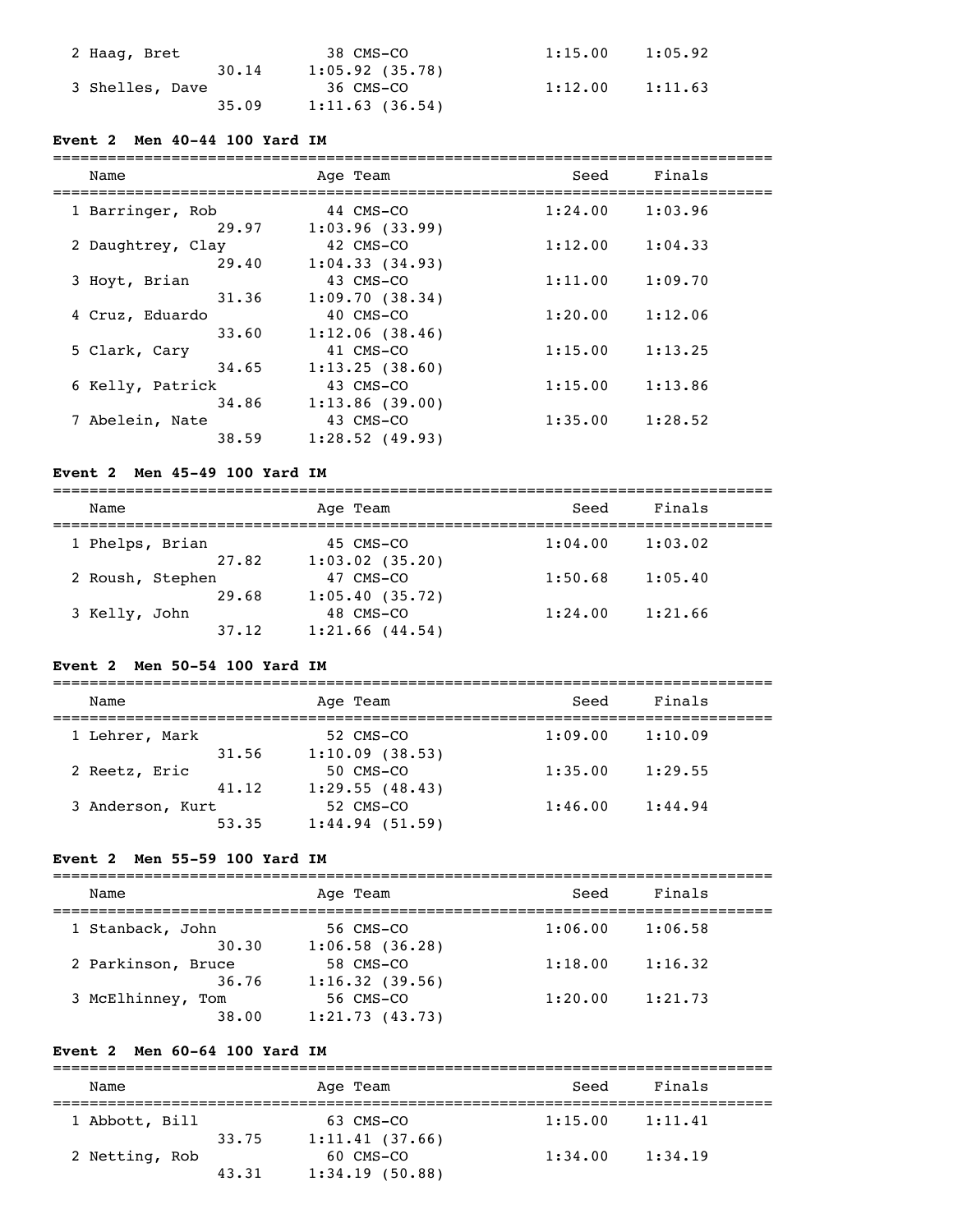#### **Event 2 Men 65-69 100 Yard IM**

| Name                      | Age Team                    | Seed    | Finals  |  |
|---------------------------|-----------------------------|---------|---------|--|
| 1 McDanal, Steve<br>48.16 | 66 CMS-CO<br>1:39.34(51.18) | 1:46.00 | 1:39.34 |  |

#### **Event 2 Men 70-74 100 Yard IM**

| Name            |       | Age Team                | Seed    | Finals |
|-----------------|-------|-------------------------|---------|--------|
| -- Wolfe, Artie | 37.25 | 70 CMS-CO<br>DQ (39.51) | 1:16.00 | DO     |

## **Event 3 Women 18-24 200 Yard Freestyle**

| Name          |       | Age Team       | Seed           | Finals          |
|---------------|-------|----------------|----------------|-----------------|
| 1 Coyle, Jean |       | 19 CMS-CO      | NT             | 2:18.38         |
|               | 31.96 | 1:07.31(35.35) | 1:43.05(35.74) | 2:18.38 (35.33) |

#### **Event 3 Women 25-29 200 Yard Freestyle**

| Name               | Age Team            | Seed              | Finals         |
|--------------------|---------------------|-------------------|----------------|
| 1 Shuss, Audrey    | 26 CMS-CO           | 2:15.00           | 2:10.21        |
| 30.26              | $1:02.84$ (32.58)   | 1:36.17(33.33)    | 2:10.21(34.04) |
| 2 Walker, Sarah    | 25 CMS-CO           | 2:25.00           | 2:17.65        |
| 32.11              | 1:06.93(34.82)      | $1:41.64$ (34.71) | 2:17.65(36.01) |
| 3 Stutzke, Crystal | 29 CMS-CO           | 2:18.00           | 2:20.17        |
| 31.12              | $1:06.02$ $(34.90)$ | 1:43.14(37.12)    | 2:20.17(37.03) |

#### **Event 3 Women 35-39 200 Yard Freestyle**

| Name                 | Age Team          | Seed             | Finals            |
|----------------------|-------------------|------------------|-------------------|
| 1 Leullen, Katie     | 36 CMS-CO         | 2:09.00          | 2:04.63           |
| 28.84                | 1:00.75(31.91)    | 1:33.27(32.52)   | 2:04.63(31.36)    |
| 2 Signorelli, Jackie | 36 CMS-CO         | 2:15.00          | 2:15.87           |
| 30.84                | 1:04.29(33.45)    | 1:39.73(35.44)   | 2:15.87(36.14)    |
| 3 Vowles, Nicole     | 39 CMS-CO         | 2:29.70          | 2:27.88           |
| 33.56                | $1:09.89$ (36.33) | 1:48.26(38.37)   | $2:27.88$ (39.62) |
| 4 Bacon, Kim         | 36 CMS-CO         | 2:45.00          | 2:45.60           |
| 37.90                | 1:19.24(41.34)    | 2:01.95(42.71)   | 2:45.60(43.65)    |
| 5 Uriegas, Rachel    | 39 CMS-CO         | NΤ               | 3:42.91           |
| 48.65                | 1:45.27(56.62)    | 2:46.74(1:01.47) | 3:42.91(56.17)    |

#### **Event 3 Women 40-44 200 Yard Freestyle**

| Name                         | Age Team                    | Seed                 | Finals            |
|------------------------------|-----------------------------|----------------------|-------------------|
| 1 Broncucia, Stacy           | 41 CMS-CO                   | 3:00.00              | 2:47.08           |
| 34.52                        | 1:15.37(40.85)              | $2:01.52$ (46.15)    | 2:47.08(45.56)    |
| 2 Nowakowski, Heidi          | 41 CMS-CO                   | 3:30.00              | 3:34.67           |
| 1:41.63<br>3 Johnson, Kristi | 2:40.40(58.77)<br>44 CMS-CO | 3:34.67(54.27)<br>NΤ | 3:37.46           |
| 46.59                        | 1:40.38(53.79)              | 2:36.58(56.20)       | 3:37.46 (1:00.88) |

# **Event 3 Women 45-49 200 Yard Freestyle**

=============================================================================== Name **Age Team** Age Team Seed Finals =============================================================================== 1 Bank, Wendy 47 CMS-CO 2:20.00 2:19.14 32.57 1:07.33 (34.76) 1:43.39 (36.06) 2:19.14 (35.75)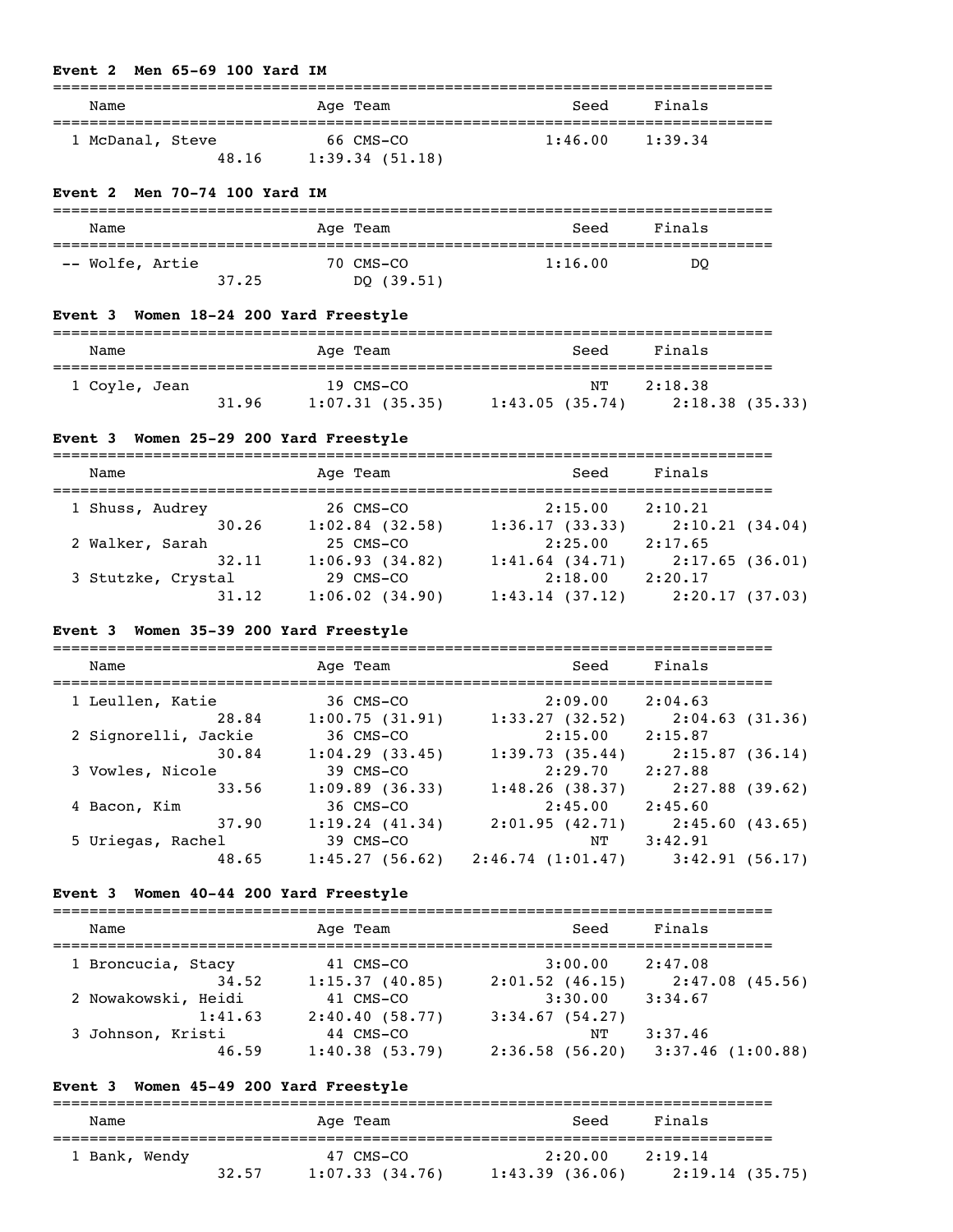# **Event 3 Women 50-54 200 Yard Freestyle**

| women 50-54 ZOO rard rreestyle                                                                                                                                                                          |                    |                                                                                                                |        |  |
|---------------------------------------------------------------------------------------------------------------------------------------------------------------------------------------------------------|--------------------|----------------------------------------------------------------------------------------------------------------|--------|--|
| Name                                                                                                                                                                                                    | Age Team           | Seed                                                                                                           | Finals |  |
| 1 Anderson, Jan                                                                                                                                                                                         |                    | $52 \text{ CMS} - \text{CO}$ $4:16.00$ $3:45.01$<br>47.82 1:45.01 (57.19) 2:46.89 (1:01.88) 3:45.01 (58.12)    |        |  |
| Event 3 Women 60-64 200 Yard Freestyle                                                                                                                                                                  |                    |                                                                                                                |        |  |
| Name                                                                                                                                                                                                    | Age Team           | Seed                                                                                                           | Finals |  |
| 1 Anziano, Marcia 64 CMS-CO 2:58.00 3:01.84                                                                                                                                                             |                    | 42.89 1:29.08 (46.19) 2:15.44 (46.36) 3:01.84 (46.40)                                                          |        |  |
| Event 4 Men 18-24 200 Yard Freestyle                                                                                                                                                                    |                    |                                                                                                                |        |  |
| Name                                                                                                                                                                                                    | Age Team           | Seed                                                                                                           | Finals |  |
| 1 Rady, Ben                                                                                                                                                                                             |                    | 19 WMSC-CO 2:01.60 1:53.70<br>26.44 55.83 (29.39) 1:25.38 (29.55) 1:53.70 (28.32)                              |        |  |
| Event 4 Men 25-29 200 Yard Freestyle                                                                                                                                                                    | ------------------ |                                                                                                                |        |  |
| Name                                                                                                                                                                                                    | Age Team           | in the Seed Seed Seed Seed Seed Sections and Section Section Section Section Section Section Section Section S | Finals |  |
| 1 Zelie, Joel                                                                                                                                                                                           |                    | 28 CMS-CO 1:55.00 1:55.79<br>26.72 55.97 (29.25) 1:26.00 (30.03) 1:55.79 (29.79)                               |        |  |
| Event 4 Men 30-34 200 Yard Freestyle                                                                                                                                                                    |                    |                                                                                                                |        |  |
| Name                                                                                                                                                                                                    | Age Team           | Seed                                                                                                           | Finals |  |
| 1 Foster, Jared 34 CMS-CO 2:05.00 2:03.16<br>27.44 58.02 (30.58) 1:30.15 (32.13) 2:03.16 (33.01)<br>2 Johnson, Brett 30 CMS-CO 2:09.00 2:08.54<br>29.01 1:01.63 (32.62) 1:35.03 (33.40) 2:08.54 (33.51) |                    |                                                                                                                |        |  |
|                                                                                                                                                                                                         |                    |                                                                                                                |        |  |

 3 Davison, Kristopher 34 CMS-CO 2:31.00 2:27.87 32.43 1:09.00 (36.57) 1:48.46 (39.46) 2:27.87 (39.41) 4 Weber, Tom 34 CMS-CO 3:00.00 3:01.54 40.62 1:30.13 (49.51) 2:17.84 (47.71) 3:01.54 (43.70)

# **Event 4 Men 35-39 200 Yard Freestyle**

| Name            | Age Team          | Seed           | Finals         |
|-----------------|-------------------|----------------|----------------|
| 1 Rosinski, Tom | 39 CMS-CO         | 2:00.00        | 1:58.21        |
| 26.75           | 55.92(29.17)      | 1:26.14(30.22) | 1:58.21(32.07) |
| 2 Shelles, Dave | 36 CMS-CO         | 2:23.10        | 2:17.84        |
| 32.16           | $1:07.66$ (35.50) | 1:43.59(35.93) | 2:17.84(34.25) |

#### **Event 4 Men 40-44 200 Yard Freestyle**

| Name             | Age Team       | Seed              | Finals          |
|------------------|----------------|-------------------|-----------------|
|                  |                |                   |                 |
| 1 Pazmino, Jorac | 40 CMS-CO      | 2:10.00           | 2:11.96         |
| 28.71            | 1:00.30(31.59) | $1:34.58$ (34.28) | 2:11.96 (37.38) |

# **Event 4 Men 50-54 200 Yard Freestyle**

=============================================================================== Name **Age Team** Age Team Seed Finals =============================================================================== 1 Peterson, Craig 50 CMS-CO 26.57 55.85 (29.28) 1:24.32 (28.47) 1:52.76 (28.44) 2 Piszkin, Andy 51 CMS-CO 2:04.00 2:02.70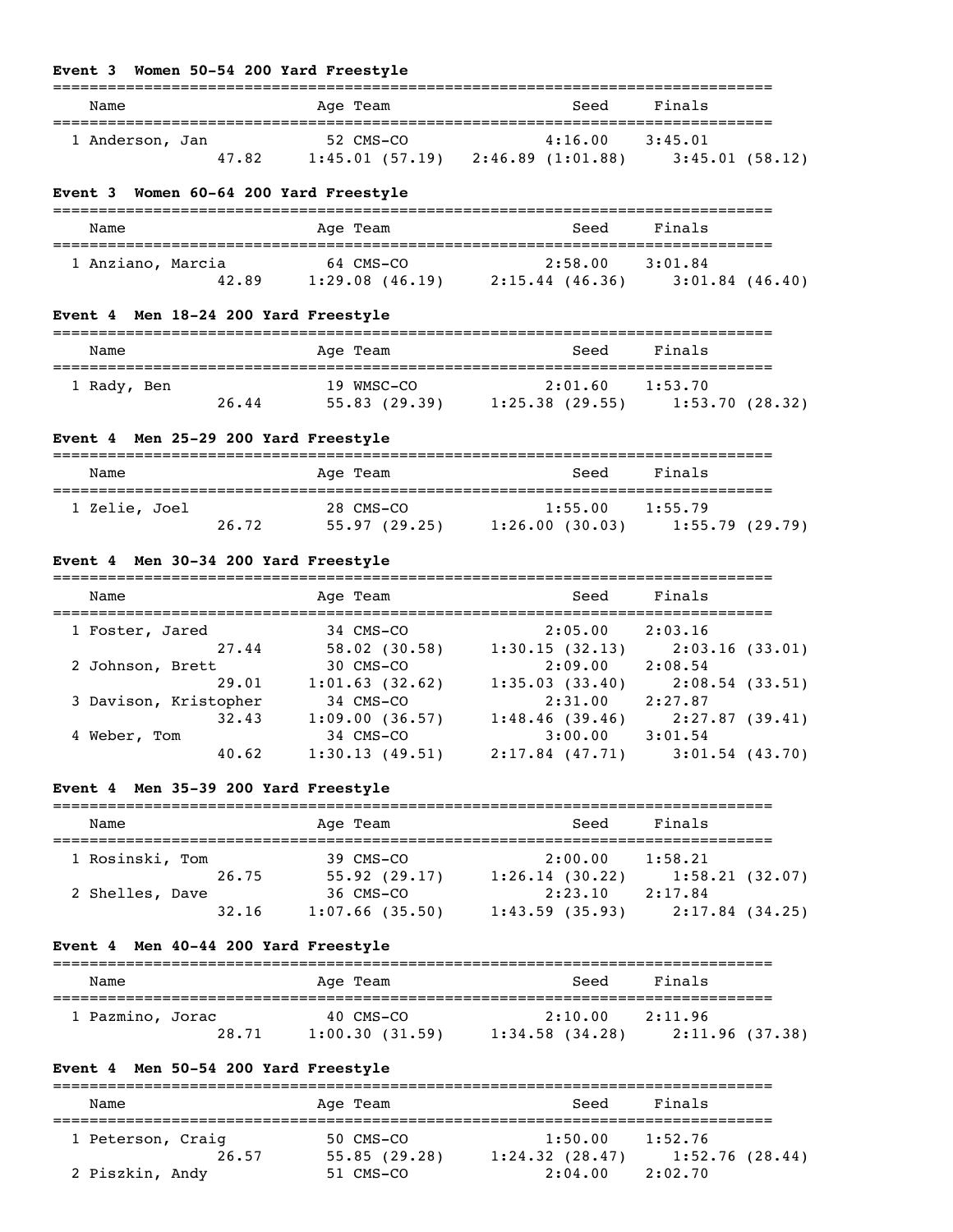|                  | 27.99 | 58.98(30.99)   | 1:30.89(31.91)        | 2:02.70(31.81)  |
|------------------|-------|----------------|-----------------------|-----------------|
| 3 Hale, Dave     |       | 54 CMS-CO      | 2:15.00               | 2:07.73         |
|                  | 28.88 | 1:01.61(32.73) | $1:35.68$ (34.07)     | 2:07.73 (32.05) |
| 4 Miller, Burke  |       | 50 CMS-CO      | 2:10.00               | 2:09.14         |
|                  | 30.92 | 1:03.74(32.82) | 1:36.76(33.02)        | 2:09.14 (32.38) |
| 5 Anderson, Kurt |       | 52 CMS-CO      | 3:08.00               | 3:12.86         |
|                  | 43.56 | 1:31.60(48.04) | $3:12.84$ $(1:41.24)$ | 3:12.86(0.02)   |

## **Event 4 Men 55-59 200 Yard Freestyle**

| Name              |  | Age Team       | Seed           | Finals         |  |
|-------------------|--|----------------|----------------|----------------|--|
| 1 Mainard, Tom    |  | 58 CMS-CO      | 2:19.00        | 2:27.19        |  |
| 31.23             |  | 1:07.35(36.12) | 1:47.18(39.83) | 2:27.19(40.01) |  |
| 2 Streichsn, Pete |  | 59 CMS-CO      | 2:40.00        | 2:32.26        |  |
| 31.87             |  | 1:13.51(41.64) | 1:52.72(39.21) | 2:32.26(39.54) |  |

# **Event 4 Men 60-64 200 Yard Freestyle**

| Name              | Age Team       | Seed              | Finals         |
|-------------------|----------------|-------------------|----------------|
| 1 Abbott, Bill    | 63 CMS-CO      | 2:35.00           | 2:20.14        |
| 32.32             | 1:08.34(36.02) | $1:44.69$ (36.35) | 2:20.14(35.45) |
| 2 Townsend, Cecil | 62 CMS-CO      | 2:25.00           | 2:25.99        |
| 33.25             | 1:09.01(35.76) | $1:47.04$ (38.03) | 2:25.99(38.95) |

# **Event 4 Men 70-74 200 Yard Freestyle**

| Name            | Age Team          | Seed            | Finals         |
|-----------------|-------------------|-----------------|----------------|
| 1 Plummer, Mark | 73 CMS-CO         | 2:55.25         | 3:04.95        |
| 41.71           | $1:28.64$ (46.93) | 2:17.36 (48.72) | 3:04.95(47.59) |

### **Event 5 Women 18-24 100 Yard Breaststroke**

| Name            |       | Age Team                     | Seed    | Finals  |
|-----------------|-------|------------------------------|---------|---------|
| 1 Hunt, Mallory | 36.92 | 20 WMSC-CO<br>1:18.74(41.82) | 1:20.00 | 1:18.74 |

# **Event 5 Women 25-29 100 Yard Breaststroke**

| Name               |       | Age Team                       | Seed    | Finals  |  |
|--------------------|-------|--------------------------------|---------|---------|--|
| 1 Gibbons, Chelsea | 35.48 | 26 CMS-CO<br>$1:15.54$ (40.06) | 1:17.00 | 1:15.54 |  |
| 2 Hoesing, Shannon | 35.94 | $28$ CMS-CO<br>1:16.40(40.46)  | 1:20.00 | 1:16.40 |  |
| 3 Pretz, Lisa      | 42.91 | 26 CMS-CO<br>1:31.25(48.34)    | 1:25.00 | 1:31.25 |  |

#### **Event 5 Women 35-39 100 Yard Breaststroke**

| Name               | Age Team            | Seed    | Finals  |  |
|--------------------|---------------------|---------|---------|--|
| 1 Vowles, Nicole   | 39 CMS-CO           | 1:23.00 | 1:23.89 |  |
| 41.15              | $1:23.89$ $(42.74)$ |         |         |  |
| 2 Melrose, Heather | $36$ CMS-CO         | 1:25.22 | 1:29.71 |  |
| 42.98              | 1:29.71(46.73)      |         |         |  |
| 3 Maples, Leah     | 36 CMS-CO           | 1:33.06 | 1:30.81 |  |
| 43.51              | $1:30.81$ (47.30)   |         |         |  |

# **Event 5 Women 40-44 100 Yard Breaststroke**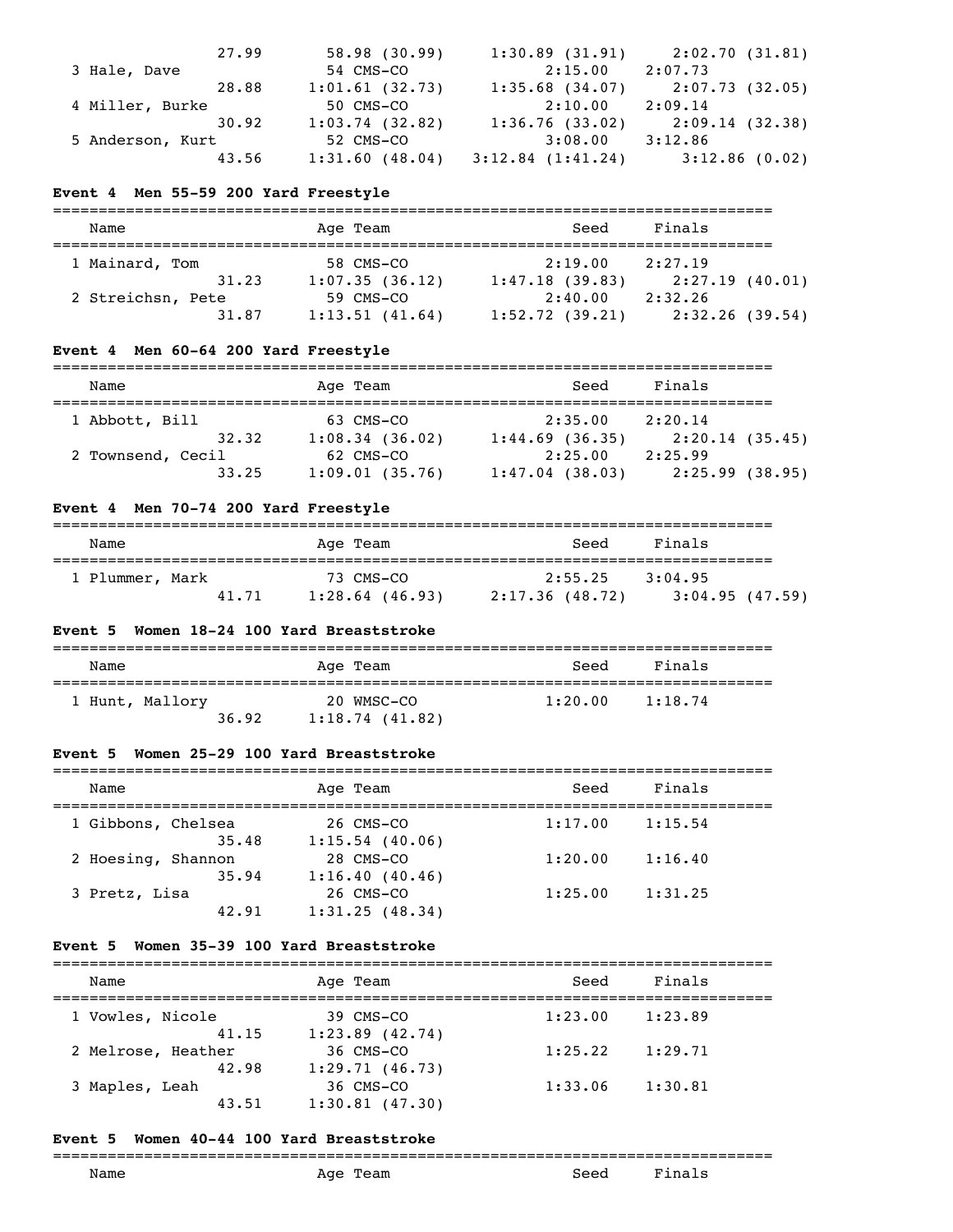| 1 Hassel, Diana     | 42 CMS-CO             | 1:27.00 | 1:21.19 |  |
|---------------------|-----------------------|---------|---------|--|
| 38.56               | 1:21.19(42.63)        |         |         |  |
| 2 Bohlmann, Lisa    | 44 CMS-CO             | NΤ      | 1:28.53 |  |
| 41.18               | 1:28.53(47.35)        |         |         |  |
| 3 Hinton, Stephanie | 43 CMS-CO             | NΤ      | 1:29.60 |  |
| 43.18               | 1:29.60(46.42)        |         |         |  |
| 4 Nowakowski, Heidi | 41 CMS-CO             | 1:50.00 | 1:51.84 |  |
| 51.40               | $1:51.84$ $(1:00.44)$ |         |         |  |
|                     |                       |         |         |  |

#### **Event 5 Women 45-49 100 Yard Breaststroke**

| Name                    | Age Team                      | Seed    | Finals  |
|-------------------------|-------------------------------|---------|---------|
| 1 Campbell, Ellen       | 46 CMS-CO                     | 1:20.00 | 1:18.26 |
| 36.89<br>2 Frost, Cindy | 1:18.26(41.37)<br>$46$ CMS-CO | 1:24.20 | 1:25.32 |
| 40.36                   | $1:25.32$ $(44.96)$           |         |         |

# **Event 5 Women 60-64 100 Yard Breaststroke**

| Name             | Age Team              | Seed    | Finals  |  |
|------------------|-----------------------|---------|---------|--|
| 1 England, Nancy | 60 CMS-CO             | 1:54.00 | 2:03.64 |  |
| 57.08            | $2:03.64$ $(1:06.56)$ |         |         |  |

# **Event 6 Men 18-24 100 Yard Breaststroke**

| Name            |       | Age Team          | Seed    | Finals  |  |
|-----------------|-------|-------------------|---------|---------|--|
| 1 Bell, Levi    |       | 24 CMS-CO         | 1:08.00 | 1:00.24 |  |
|                 | 28.39 | 1:00.24(31.85)    |         |         |  |
| 2 Martin, Adam  |       | 18 WMSC-CO        | 1:10.00 | 1:09.51 |  |
|                 | 32.04 | 1:09.51(37.47)    |         |         |  |
| 3 Goodman, Nate |       | 24 CMS-CO         | 1:12.00 | 1:12.64 |  |
|                 | 32.97 | $1:12.64$ (39.67) |         |         |  |

# **Event 6 Men 25-29 100 Yard Breaststroke**

| Name         |       | Age Team   | Seed    | Finals |
|--------------|-------|------------|---------|--------|
| -- Ko, Scott |       | 26 CMS-CO  | 1:15.34 | DO     |
|              | 34.29 | DQ (38.39) |         |        |

# **Event 6 Men 30-34 100 Yard Breaststroke**

| Name           |       | Age Team                    | Seed    | Finals  |
|----------------|-------|-----------------------------|---------|---------|
| 1 Cox, Michael |       | 32 CMS-CO                   | 1:11.00 | 1:12.66 |
| 2 Weber, Tom   | 34.33 | 1:12.66(38.33)<br>34 CMS-CO | 1:35.00 | 1:37.38 |
|                | 47.09 | $1:37.38$ (50.29)           |         |         |

#### **Event 6 Men 35-39 100 Yard Breaststroke**

| Name                 |       | Age Team                    | Seed    | Finals  |
|----------------------|-------|-----------------------------|---------|---------|
| 1 Walkenhorst, Jared | 29.56 | 35 CMS-CO<br>1:03.79(34.23) | 1:05.00 | 1:03.79 |

# **Event 6 Men 40-44 100 Yard Breaststroke**

| Name            | Age Team  | Seed    | Finals  |  |
|-----------------|-----------|---------|---------|--|
| 1 Cruz, Eduardo | 40 CMS-CO | 1:30.00 | 1:20.36 |  |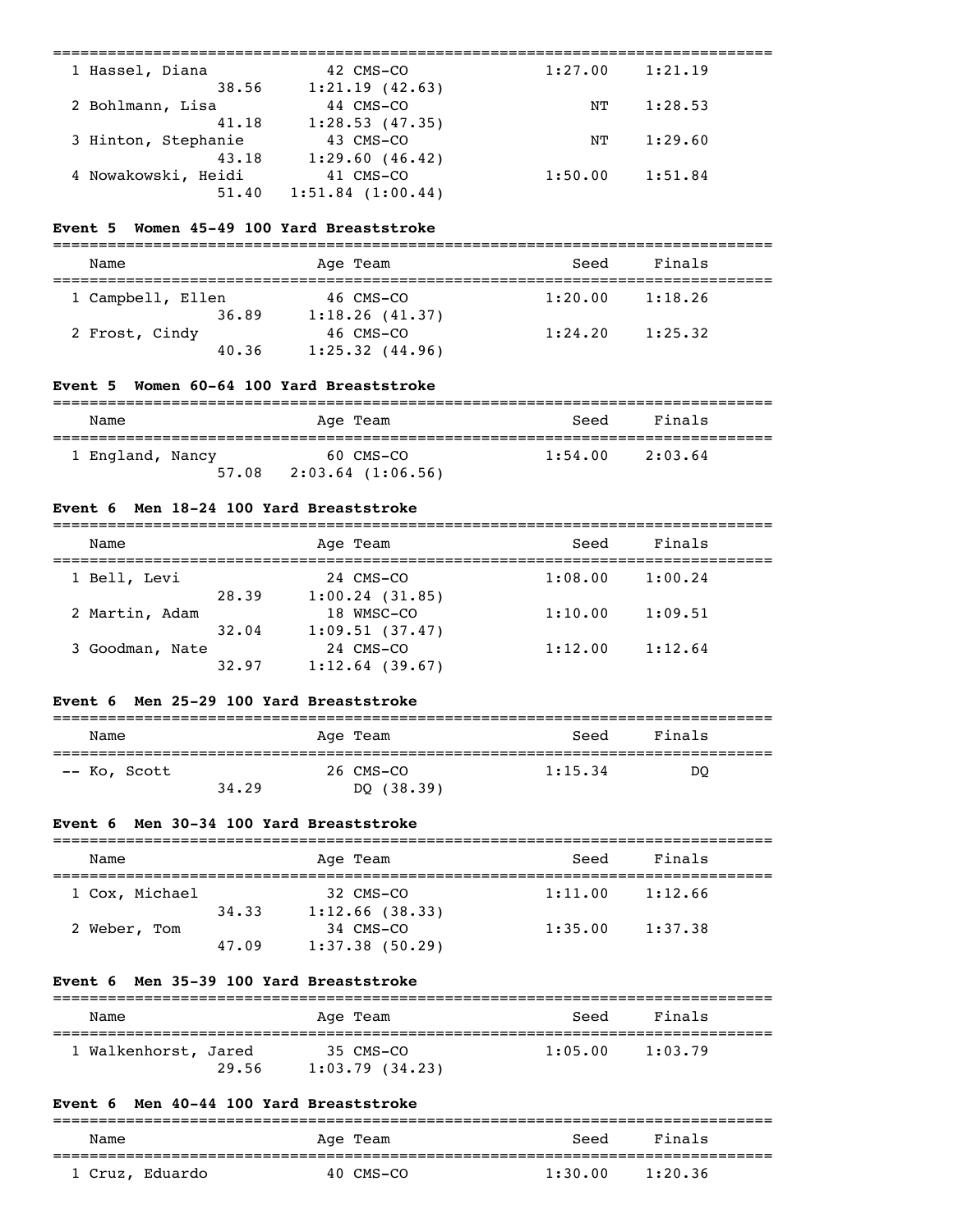#### **Event 6 Men 45-49 100 Yard Breaststroke**

| Name           |       | Age Team                    | Seed    | Finals  |
|----------------|-------|-----------------------------|---------|---------|
| 1 Bank, Holden | 30.45 | 49 CMS-CO<br>1:06.15(35.70) | 1:08.50 | 1:06.15 |

#### **Event 6 Men 50-54 100 Yard Breaststroke**

| Name          |       | Age Team                       | Seed    | Finals  |
|---------------|-------|--------------------------------|---------|---------|
| 1 Scott, Greg | 29.50 | 50 CMS-CO<br>$1:02.89$ (33.39) | 1:06.00 | 1:02.89 |

#### **Event 6 Men 55-59 100 Yard Breaststroke**

| Name               |       | Age Team                    | Seed    | Finals  |
|--------------------|-------|-----------------------------|---------|---------|
| 1 Parkinson, Bruce |       | 58 CMS-CO                   | 1:20.00 | 1:22.20 |
| 2 McElhinney, Tom  | 38.75 | 1:22.20(43.45)<br>56 CMS-CO | 1:25.00 | 1:25.13 |
|                    | 40.10 | 1:25.13(45.03)              |         |         |

#### **Event 6 Men 65-69 100 Yard Breaststroke**

| Name            |       | Age Team                    | Seed    | Finals  |
|-----------------|-------|-----------------------------|---------|---------|
| 1 Burgess, Thom | 42.17 | 67 CMS-CO<br>1:28.21(46.04) | 1:26.00 | 1:28.21 |

# **Event 7 Women 18-24 50 Yard Backstroke**

| Name             |  | Age Team   | Seed  | Finals |
|------------------|--|------------|-------|--------|
| 1 Johnson, Jenny |  | 20 CMS-CO  | 36.00 | 33.48  |
| 2 Bayliff, Erin  |  | 18 WMSC-CO | 32.60 | 33.97  |

#### **Event 7 Women 25-29 50 Yard Backstroke**

| Name            | Age Team  | Seed  | Finals |  |
|-----------------|-----------|-------|--------|--|
| . Shuss, Audrey | 26 CMS-CO | 32.00 | 32.42  |  |

#### **Event 7 Women 40-44 50 Yard Backstroke**

| Name              | Age Team  | Seed  | Finals |
|-------------------|-----------|-------|--------|
|                   |           |       |        |
| 1 Richardson, Kim | 41 CMS-CO | 34.07 | 33.94  |

#### **Event 7 Women 45-49 50 Yard Backstroke**

| Name             | Age Team  | Seed  | Finals |
|------------------|-----------|-------|--------|
| 1 Garnier, Kathy | 49 CMS-CO | 36.00 | 35.98  |

#### **Event 7 Women 50-54 50 Yard Backstroke**

| Name            | Age Team  | Seed  | Finals |  |
|-----------------|-----------|-------|--------|--|
| 1 Scott, Leslie | 50 CMS-CO | 42.00 | 40.69  |  |
| 2 True, Ann     | 54 CMS-CO | 51.52 | 54.26  |  |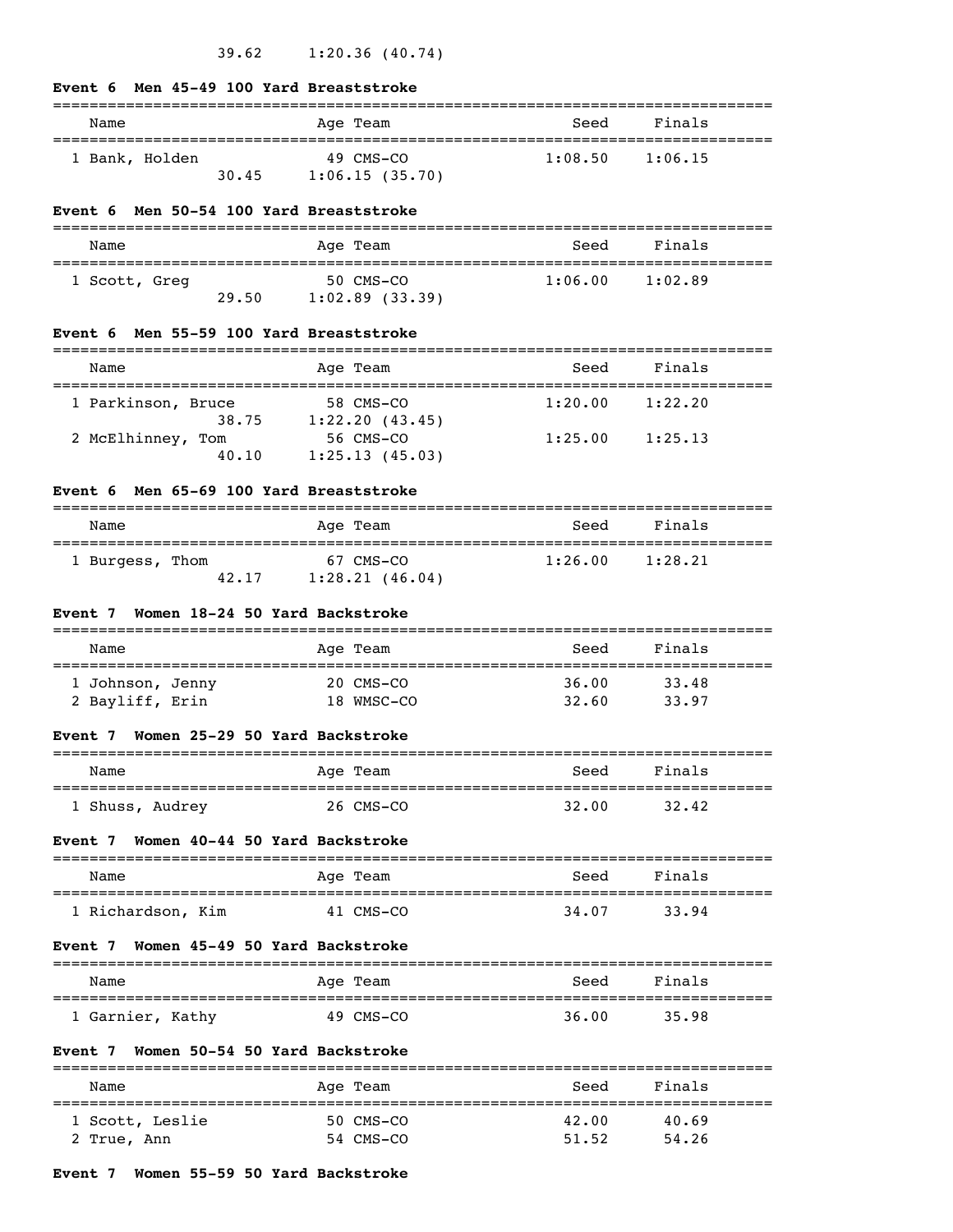| Age Team                             | Seed                                                                                                                                                                                                                                                                                                                                                                                                                                                                                                                                                                | Finals                                                                                                         |
|--------------------------------------|---------------------------------------------------------------------------------------------------------------------------------------------------------------------------------------------------------------------------------------------------------------------------------------------------------------------------------------------------------------------------------------------------------------------------------------------------------------------------------------------------------------------------------------------------------------------|----------------------------------------------------------------------------------------------------------------|
|                                      |                                                                                                                                                                                                                                                                                                                                                                                                                                                                                                                                                                     |                                                                                                                |
| 56 CMS-CO                            | 44.00                                                                                                                                                                                                                                                                                                                                                                                                                                                                                                                                                               | 45.75                                                                                                          |
| 55 CMS-CO                            | 59.00                                                                                                                                                                                                                                                                                                                                                                                                                                                                                                                                                               | 58.79                                                                                                          |
| Women 60-64 50 Yard Backstroke       |                                                                                                                                                                                                                                                                                                                                                                                                                                                                                                                                                                     |                                                                                                                |
|                                      |                                                                                                                                                                                                                                                                                                                                                                                                                                                                                                                                                                     | Finals                                                                                                         |
|                                      |                                                                                                                                                                                                                                                                                                                                                                                                                                                                                                                                                                     |                                                                                                                |
|                                      | 53.50                                                                                                                                                                                                                                                                                                                                                                                                                                                                                                                                                               | 59.01                                                                                                          |
|                                      |                                                                                                                                                                                                                                                                                                                                                                                                                                                                                                                                                                     |                                                                                                                |
|                                      | Seed                                                                                                                                                                                                                                                                                                                                                                                                                                                                                                                                                                | Finals                                                                                                         |
|                                      | 28.00                                                                                                                                                                                                                                                                                                                                                                                                                                                                                                                                                               | 26.59                                                                                                          |
|                                      | 31.00                                                                                                                                                                                                                                                                                                                                                                                                                                                                                                                                                               | 28.65                                                                                                          |
|                                      |                                                                                                                                                                                                                                                                                                                                                                                                                                                                                                                                                                     |                                                                                                                |
|                                      | Seed                                                                                                                                                                                                                                                                                                                                                                                                                                                                                                                                                                | Finals                                                                                                         |
|                                      |                                                                                                                                                                                                                                                                                                                                                                                                                                                                                                                                                                     | -------------------------------                                                                                |
|                                      |                                                                                                                                                                                                                                                                                                                                                                                                                                                                                                                                                                     | 30.04<br>30.23                                                                                                 |
|                                      |                                                                                                                                                                                                                                                                                                                                                                                                                                                                                                                                                                     | 31.20                                                                                                          |
|                                      |                                                                                                                                                                                                                                                                                                                                                                                                                                                                                                                                                                     | 31.92                                                                                                          |
|                                      | 43.00                                                                                                                                                                                                                                                                                                                                                                                                                                                                                                                                                               | 38.56                                                                                                          |
|                                      |                                                                                                                                                                                                                                                                                                                                                                                                                                                                                                                                                                     |                                                                                                                |
|                                      |                                                                                                                                                                                                                                                                                                                                                                                                                                                                                                                                                                     | Finals                                                                                                         |
|                                      |                                                                                                                                                                                                                                                                                                                                                                                                                                                                                                                                                                     |                                                                                                                |
|                                      |                                                                                                                                                                                                                                                                                                                                                                                                                                                                                                                                                                     | 28.22                                                                                                          |
|                                      |                                                                                                                                                                                                                                                                                                                                                                                                                                                                                                                                                                     |                                                                                                                |
|                                      | Seed                                                                                                                                                                                                                                                                                                                                                                                                                                                                                                                                                                | Finals                                                                                                         |
|                                      | 34.00                                                                                                                                                                                                                                                                                                                                                                                                                                                                                                                                                               | 32.50                                                                                                          |
|                                      | 40.00                                                                                                                                                                                                                                                                                                                                                                                                                                                                                                                                                               | 37.02                                                                                                          |
|                                      | 40.00                                                                                                                                                                                                                                                                                                                                                                                                                                                                                                                                                               | 42.11                                                                                                          |
|                                      |                                                                                                                                                                                                                                                                                                                                                                                                                                                                                                                                                                     |                                                                                                                |
|                                      | Seed                                                                                                                                                                                                                                                                                                                                                                                                                                                                                                                                                                | Finals                                                                                                         |
|                                      | 30.40                                                                                                                                                                                                                                                                                                                                                                                                                                                                                                                                                               | 29.92                                                                                                          |
|                                      | 29.50                                                                                                                                                                                                                                                                                                                                                                                                                                                                                                                                                               | 30.08                                                                                                          |
|                                      |                                                                                                                                                                                                                                                                                                                                                                                                                                                                                                                                                                     |                                                                                                                |
|                                      | Seed                                                                                                                                                                                                                                                                                                                                                                                                                                                                                                                                                                | Finals                                                                                                         |
|                                      |                                                                                                                                                                                                                                                                                                                                                                                                                                                                                                                                                                     |                                                                                                                |
| 60 CMS-CO                            | 45.00                                                                                                                                                                                                                                                                                                                                                                                                                                                                                                                                                               | 44.05                                                                                                          |
|                                      |                                                                                                                                                                                                                                                                                                                                                                                                                                                                                                                                                                     |                                                                                                                |
| Event 8 Men 65-69 50 Yard Backstroke |                                                                                                                                                                                                                                                                                                                                                                                                                                                                                                                                                                     |                                                                                                                |
| Aqe Team                             | Seed                                                                                                                                                                                                                                                                                                                                                                                                                                                                                                                                                                | Finals                                                                                                         |
| 66 CMS-CO                            | 37.00                                                                                                                                                                                                                                                                                                                                                                                                                                                                                                                                                               | 35.82                                                                                                          |
| 69 CMS-CO                            | NΤ                                                                                                                                                                                                                                                                                                                                                                                                                                                                                                                                                                  | 52.82                                                                                                          |
|                                      | Age Team<br>60 CMS-CO<br>Men 18-24 50 Yard Backstroke<br>Age Team<br>======================================<br>21 CMS-CO<br>18 CMS-CO<br>Men 40-44 50 Yard Backstroke<br>Age Team<br>----------<br>44 CMS-CO<br>42 CMS-CO<br>43 CMS-CO<br>40 CMS-CO<br>43 CMS-CO<br>Men 45-49 50 Yard Backstroke<br>Age Team<br>=================================<br>45 CMS-CO<br>Men 50-54 50 Yard Backstroke<br>Age Team<br>50 CMS-CO<br>53 CMS-CO<br>50 CMS-CO<br>Men 55-59 50 Yard Backstroke<br>Age Team<br>56 CMS-CO<br>56 CMS-CO<br>Men 60-64 50 Yard Backstroke<br>Age Team | Seed<br>==================================<br>40.00<br>32.00<br>31.00<br>31.00<br>Seed<br>===========<br>29.00 |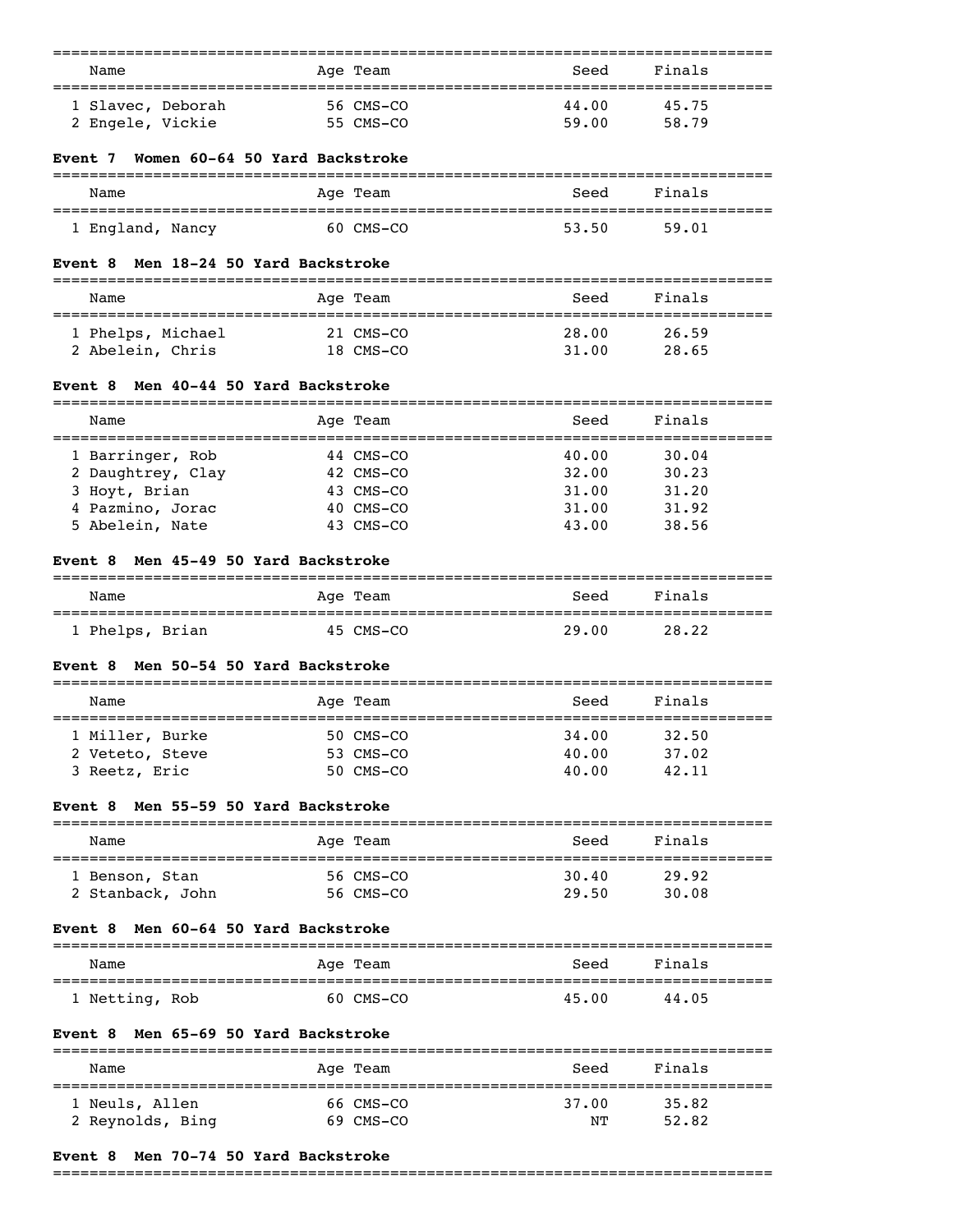| Name                                            | Age Team                               | Seed  | Finals |
|-------------------------------------------------|----------------------------------------|-------|--------|
| 1 Plummer, Mark                                 | 73 CMS-CO                              | 44.97 | 47.68  |
| Women 25-29 50 Yard Butterfly<br><b>Event 9</b> |                                        |       |        |
| Name                                            | Age Team                               | Seed  | Finals |
| 1 Linke, Lyndsey                                | 29 CMS-CO                              | 27.50 | 27.00  |
| 2 Walker, Sarah                                 | 25 CMS-CO                              | 40.00 | 32.76  |
| 3 Hoesing, Shannon                              | 28 CMS-CO                              | 40.00 | 34.14  |
| Event 9 Women 30-34 50 Yard Butterfly           |                                        |       |        |
| Name                                            | Age Team                               | Seed  | Finals |
| 1 Fuller, Lacy                                  | 30 CMS-CO                              | 55.00 | 51.06  |
| Women 35-39 50 Yard Butterfly<br><b>Event 9</b> |                                        |       |        |
| Name<br>=======================                 | Age Team                               | Seed  | Finals |
| 1 Leullen, Katie                                | 36 CMS-CO                              | 30.80 | 28.21  |
| Women 40-44 50 Yard Butterfly<br><b>Event 9</b> |                                        |       |        |
| Name                                            | Age Team                               | Seed  | Finals |
| 1 White, LeighAnn                               | 40 CMS-CO                              | 34.77 | 35.43  |
| 2 Broncucia, Stacy                              | 41 CMS-CO                              | 38.00 | 37.94  |
| 3 Johnson, Kristi                               | 44 CMS-CO                              | 50.00 | 40.03  |
| 4 Clapp, Christine                              | 43 CMS-CO                              | 46.00 | 44.72  |
| Women 45-49 50 Yard Butterfly<br><b>Event</b> 9 |                                        |       |        |
| Name                                            | Age Team                               | Seed  | Finals |
| 1 Sauls, Catherine                              | 45 CMS-CO                              | 37.50 | 36.09  |
| Women 50-54 50 Yard Butterfly<br>Event 9        |                                        |       |        |
| Name                                            | Age Team                               | Seed  | Finals |
| ========================<br>1 Lokken, Liane     | =========================<br>50 CMS-CO | 52.00 | 42.04  |
| Women 55-59 50 Yard Butterfly<br><b>Event 9</b> |                                        |       |        |
| Name                                            | Age Team                               | Seed  | Finals |
| 1 Rosener, Karen                                | 56 CMS-CO                              | 30.90 | 31.77  |
| Women 60-64 50 Yard Butterfly<br><b>Event</b> 9 |                                        |       |        |
| Name                                            | Age Team                               | Seed  | Finals |
| 1 Schlingman, Sue                               | 61 Unattached-CO                       | 41.26 | 43.07  |
| Men 18-24 50 Yard Butterfly<br><b>Event 10</b>  |                                        |       |        |
| Name                                            | =======================<br>Age Team    | Seed  | Finals |
| 1 Phelps, Michael                               | 21 CMS-CO                              | 27.00 | 25.90  |
| 2 Abelein, Chris                                | 18 CMS-CO                              | 29.00 | 26.65  |

3 Martin, Adam 18 WMSC-CO 58.00 27.11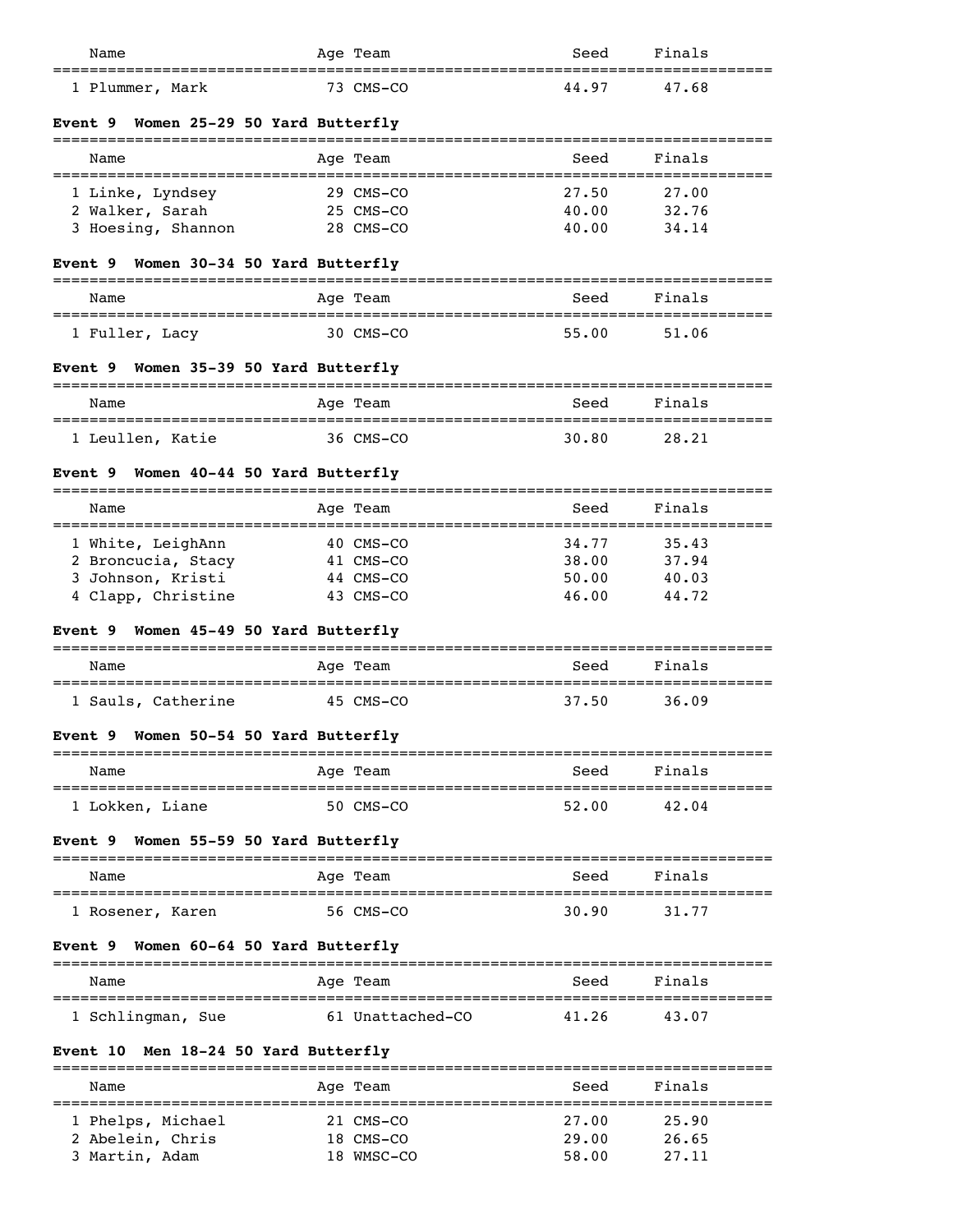#### **Event 10 Men 30-34 50 Yard Butterfly**

| Name                                 | Age Team               | Seed             | Finals               |  |
|--------------------------------------|------------------------|------------------|----------------------|--|
| 1 Wright, Caleb<br>2 Weber, Tom      | 34 CMS-CO<br>34 CMS-CO | 28.00<br>1:00.00 | 28.12<br>42.05       |  |
| Event 10 Men 35-39 50 Yard Butterfly |                        |                  |                      |  |
| Name                                 | Age Team               | Seed             | Finals               |  |
| 1 Haaq, Bret<br>2 Shelles, Dave      | 38 CMS-CO<br>36 CMS-CO | 31.00            | 27.36<br>35.00 31.08 |  |
| Event 10 Men 40-44 50 Yard Butterfly |                        |                  |                      |  |
| Name                                 | Age Team               | Seed             | Finals               |  |
| 1 Daughtrey, Clay<br>2 Abelein, Nate | 42 CMS-CO<br>43 CMS-CO | 30.00<br>45.00   | 27.66<br>43.49       |  |

===============================================================================

# **Event 10 Men 50-54 50 Yard Butterfly**

| Name           | Age Team  | Finals<br>Seed |  |
|----------------|-----------|----------------|--|
| 1 Lehrer, Mark | 52 CMS-CO | 28.00<br>28.14 |  |

# **Event 10 Men 55-59 50 Yard Butterfly**

| Name              | Age Team  | Seed  | Finals |  |
|-------------------|-----------|-------|--------|--|
| 1 Hess, Richard   | 55 CMS-CO | 26.50 | 26.33  |  |
| 2 McElhinney, Tom | 56 CMS-CO | 32.00 | 35.66  |  |

# **Event 10 Men 60-64 50 Yard Butterfly**

| Name              | Age Team  | Seed  | Finals |  |
|-------------------|-----------|-------|--------|--|
| 1 Abbott, Bill    | 63 CMS-CO | 33.00 | 29.61  |  |
| 2 Townsend, Cecil | 62 CMS-CO | 34.90 | 34.95  |  |
| 3 Netting, Rob    | 60 CMS-CO | 41.00 | 41.96  |  |

# **Event 10 Men 65-69 50 Yard Butterfly**

| Name            | Age Team  | Seed  | Finals |  |
|-----------------|-----------|-------|--------|--|
| 'McDanal, Steve | 66 CMS-CO | 43.00 | 38.91  |  |

#### **Event 10 Men 70-74 50 Yard Butterfly**

| Name           | Age Team  | Seed  | Finals |
|----------------|-----------|-------|--------|
| 1 Wolfe, Artie | 70 CMS-CO | 34,00 | 31.77  |

#### **Event 11 Women 18-24 100 Yard Freestyle**

| Name             |       | Age Team                      | Seed    | Finals  |
|------------------|-------|-------------------------------|---------|---------|
| 1 Coyle, Jean    | 29.81 | $19$ CMS-CO<br>1:01.95(32.14) | 1:00.36 | 1:01.95 |
| 2 Snell, Jessica | 31.27 | 20 CMS-CO<br>1:06.57(35.30)   | 1:07.00 | 1:06.57 |

#### **Event 11 Women 25-29 100 Yard Freestyle**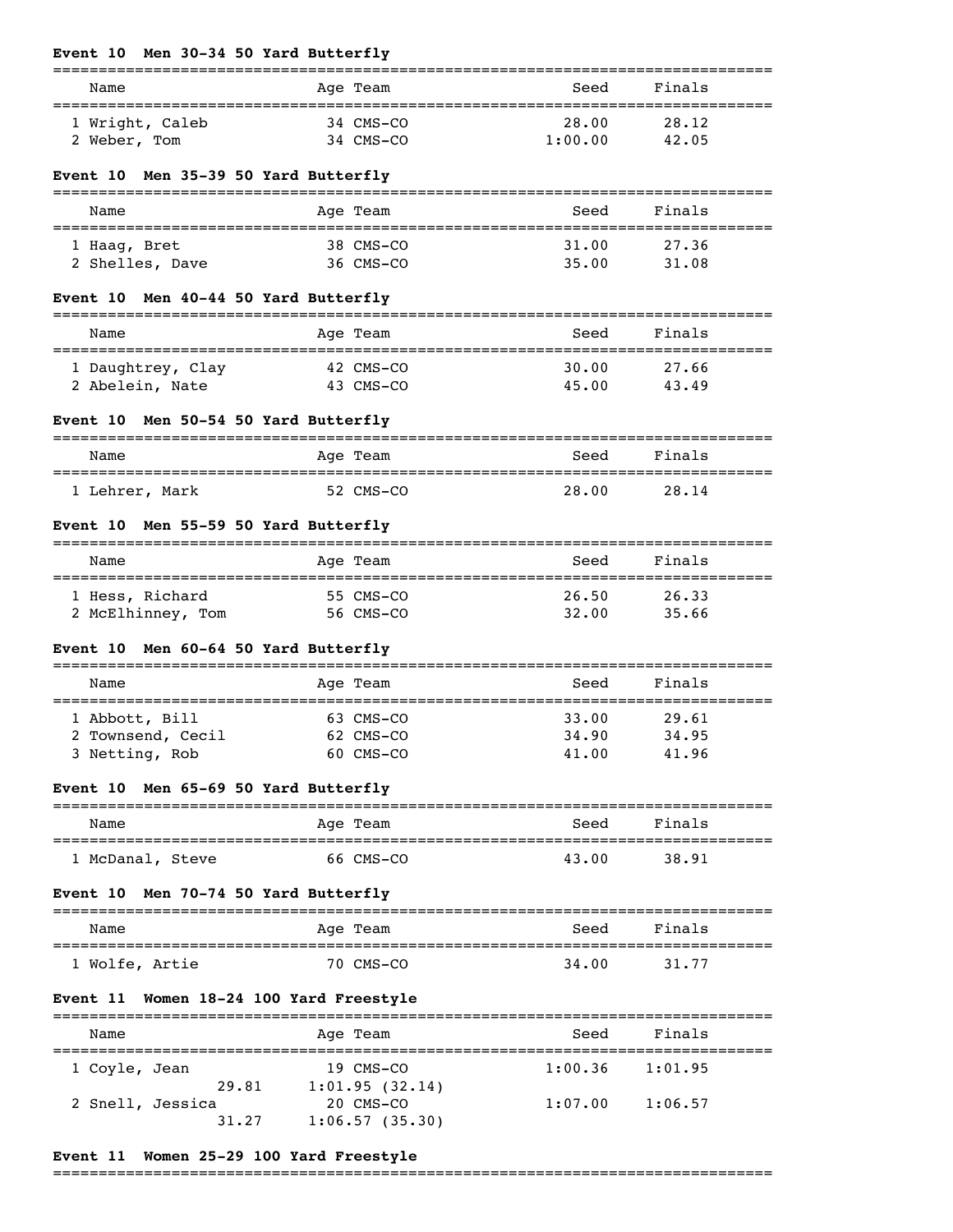| Name               | Age Team          | Seed    | Finals  |  |
|--------------------|-------------------|---------|---------|--|
| 1 Linke, Lyndsey   | 29 CMS-CO         | 55.00   | 56.72   |  |
| 27.93              | 56.72(28.79)      |         |         |  |
| 2 Stutzke, Crystal | 29 CMS-CO         | 1:05.00 | 1:01.28 |  |
| 29.00              | $1:01.28$ (32.28) |         |         |  |
| 3 Pederson, Kati   | 27 CMS-CO         | 1:05.00 | 1:01.40 |  |
| 29.19              | 1:01.40(32.21)    |         |         |  |
| 4 Pretz, Lisa      | 26 CMS-CO         | 1:11.00 | 1:14.63 |  |
| 35.18              | 1:14.63(39.45)    |         |         |  |

#### **Event 11 Women 30-34 100 Yard Freestyle**

=============================================================================== Name and Age Team and Seed Finals =============================================================================== 1 Fuller, Lacy 30 CMS-CO 1:30.00 1:18.52

|       | -------        |  |
|-------|----------------|--|
| 37.49 | 1:18.52(41.03) |  |

# **Event 11 Women 35-39 100 Yard Freestyle**

| Name               | Age Team       | Seed    | Finals  |  |
|--------------------|----------------|---------|---------|--|
| 1 Ouaratino, Aimee | 39 CMS-CO      | 1:01.50 | 1:00.89 |  |
| 28.75              | 1:00.89(32.14) |         |         |  |
| 2 Bacon, Kim       | 36 CMS-CO      | 1:30.00 | 1:14.21 |  |
| 35.99              | 1:14.21(38.22) |         |         |  |
| 3 Uriegas, Rachel  | 39 CMS-CO      | 1:50.00 | 1:33.73 |  |
| 44.99              | 1:33.73(48.74) |         |         |  |

#### **Event 11 Women 40-44 100 Yard Freestyle**

| Name                | Age Team          | Seed    | Finals  |  |
|---------------------|-------------------|---------|---------|--|
| 1 Richardson, Kim   | 41 CMS-CO         | 1:01.39 | 1:00.49 |  |
| 29.08               | 1:00.49(31.41)    |         |         |  |
| 2 Hassel, Diana     | 42 CMS-CO         | 1:07.00 | 1:03.89 |  |
| 30.97               | $1:03.89$ (32.92) |         |         |  |
| 3 Crino, Heide      | 43 CMS-CO         | 1:05.00 | 1:05.66 |  |
| 30.28               | $1:05.66$ (35.38) |         |         |  |
| 4 White, LeighAnn   | 40 CMS-CO         | 1:15.00 | 1:09.41 |  |
| 33.21               | 1:09.41(36.20)    |         |         |  |
| 5 Broncucia, Stacy  | 41 CMS-CO         | 1:16.00 | 1:13.48 |  |
| 34.12               | 1:13.48(39.36)    |         |         |  |
| 6 Clapp, Christine  | 43 CMS-CO         | 1:26.00 | 1:20.63 |  |
| 39.23               | 1:20.63(41.40)    |         |         |  |
| 7 Nowakowski, Heidi | 41 CMS-CO         | 1:41.00 | 1:38.41 |  |
| 46.31               | 1:38.41(52.10)    |         |         |  |

#### **Event 11 Women 45-49 100 Yard Freestyle**

| Name             | Age Team          | Seed    | Finals  |  |
|------------------|-------------------|---------|---------|--|
| 1 Garnier, Kathy | 49 CMS-CO         | 58.50   | 56.91   |  |
| 27.91            | 56.91(29.00)      |         |         |  |
| 2 Frost, Cindy   | 46 CMS-CO         | 1:06.30 | 1:09.24 |  |
| 33.36            | 1:09.24(35.88)    |         |         |  |
| 3 Derr, Kirsten  | 45 CMS-CO         | 1:15.00 | 1:13.72 |  |
| 35.67            | $1:13.72$ (38.05) |         |         |  |

# **Event 11 Women 50-54 100 Yard Freestyle**

=============================================================================== Name Age Team Seed Finals =============================================================================== 1 Tatnall, Suzy 50 CMS-CO 1:06.50 1:05.52  $30.06$   $1:05.52$  (35.46)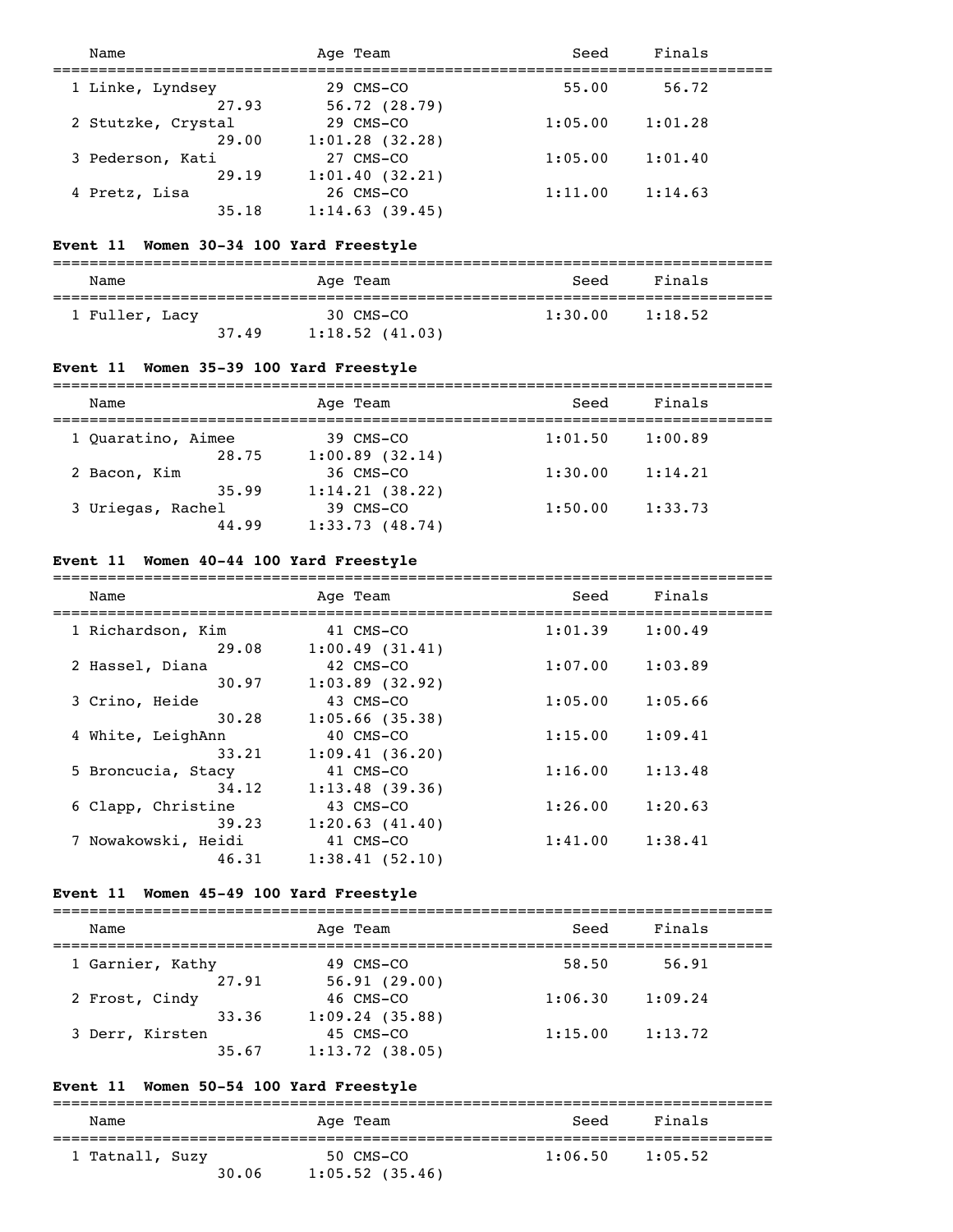| 2 Sortwell, Andrea | 50 CMS-CO         | 1:22.00 | 1:21.62 |
|--------------------|-------------------|---------|---------|
| 38.73              | $1:21.62$ (42.89) |         |         |
| 3 Schindler, Joy   | 50 CMS-CO         | NT      | 1:29.67 |
| 42.65              | 1:29.67(47.02)    |         |         |
| 4 Anderson, Jan    | 52 CMS-CO         | 2:08.00 | 1:40.25 |
| 47.39              | 1:40.25(52.86)    |         |         |

#### **Event 11 Women 55-59 100 Yard Freestyle**

| Name                      | Age Team                    | Seed    | Finals  |  |
|---------------------------|-----------------------------|---------|---------|--|
| 1 Engele, Vickie<br>51.27 | 55 CMS-CO<br>1:49.50(58.23) | 1:57.00 | 1:49.50 |  |

#### **Event 11 Women 60-64 100 Yard Freestyle**

| Name                       | Age Team                    | Seed    | Finals  |  |
|----------------------------|-----------------------------|---------|---------|--|
| 1 Anziano, Marcia<br>41.32 | 64 CMS-CO<br>1:25.25(43.93) | 1:26.00 | 1:25.25 |  |

## **Event 12 Men 18-24 100 Yard Freestyle**

| __________ | ___________                                              |            | _______________ |
|------------|----------------------------------------------------------|------------|-----------------|
| Name<br>.  | an<br>. .<br>$\overline{\phantom{a}}$<br>AU.<br>__<br>__ | ، م م<br>. | ______          |

| 1 Bell, Levi    |       | 24 CMS-CO      | 59.00   | 49.06   |
|-----------------|-------|----------------|---------|---------|
|                 | 24.07 | 49.06 (24.99)  |         |         |
| 2 Rady, Ben     |       | 19 WMSC-CO     | 53.91   | 52.19   |
|                 | 25.14 | 52.19(27.05)   |         |         |
| 3 Goodman, Nate |       | 24 CMS-CO      | 1:05.00 | 1:01.30 |
|                 | 28.81 | 1:01.30(32.49) |         |         |

## **Event 12 Men 25-29 100 Yard Freestyle**

|  | Name              |  | Age Team     | Seed  | Finals |  |  |
|--|-------------------|--|--------------|-------|--------|--|--|
|  | 1 Gimlin, Matthew |  | 25 CMS-CO    | 54.00 | 52.38  |  |  |
|  | 25.76             |  | 52.38(26.62) |       |        |  |  |
|  | 2 Zelie, Joel     |  | 28 CMS-CO    | NТ    | 53.25  |  |  |
|  | 25.77             |  | 53.25(27.48) |       |        |  |  |

#### **Event 12 Men 30-34 100 Yard Freestyle**

| Name             |       | Age Team       | Seed    | Finals  |
|------------------|-------|----------------|---------|---------|
| 1 Foster, Jared  |       | 34 CMS-CO      | 55.00   | 54.85   |
|                  | 26.38 | 54.85(28.47)   |         |         |
| 2 Johnson, Brett |       | 30 CMS-CO      | 57.00   | 57.75   |
|                  | 27.27 | 57.75(30.48)   |         |         |
| 3 Cox, Michael   |       | 32 CMS-CO      | 56.00   | 58.17   |
|                  | 27.69 | 58.17(30.48)   |         |         |
| 4 Tubach, Andrew |       | 32 CMS-CO      | 1:02.50 | 1:02.49 |
|                  | 28.84 | 1:02.49(33.65) |         |         |
| 5 Weber, Tom     |       | 34 CMS-CO      | 1:20.00 | 1:17.45 |
|                  | 36.57 | 1:17.45(40.88) |         |         |

#### **Event 12 Men 35-39 100 Yard Freestyle**

=============================================================================== Name Age Team Seed Finals =============================================================================== 1 Sheldon, Paul 39 Unattached-CO 53.12 50.92  $25.15$   $50.92$   $(25.77)$  2 Rosinski, Tom 39 CMS-CO 54.00 52.93  $25.45$   $52.93$   $(27.48)$ 3 Shelles, Dave 36 CMS-CO 1:03.10 1:00.00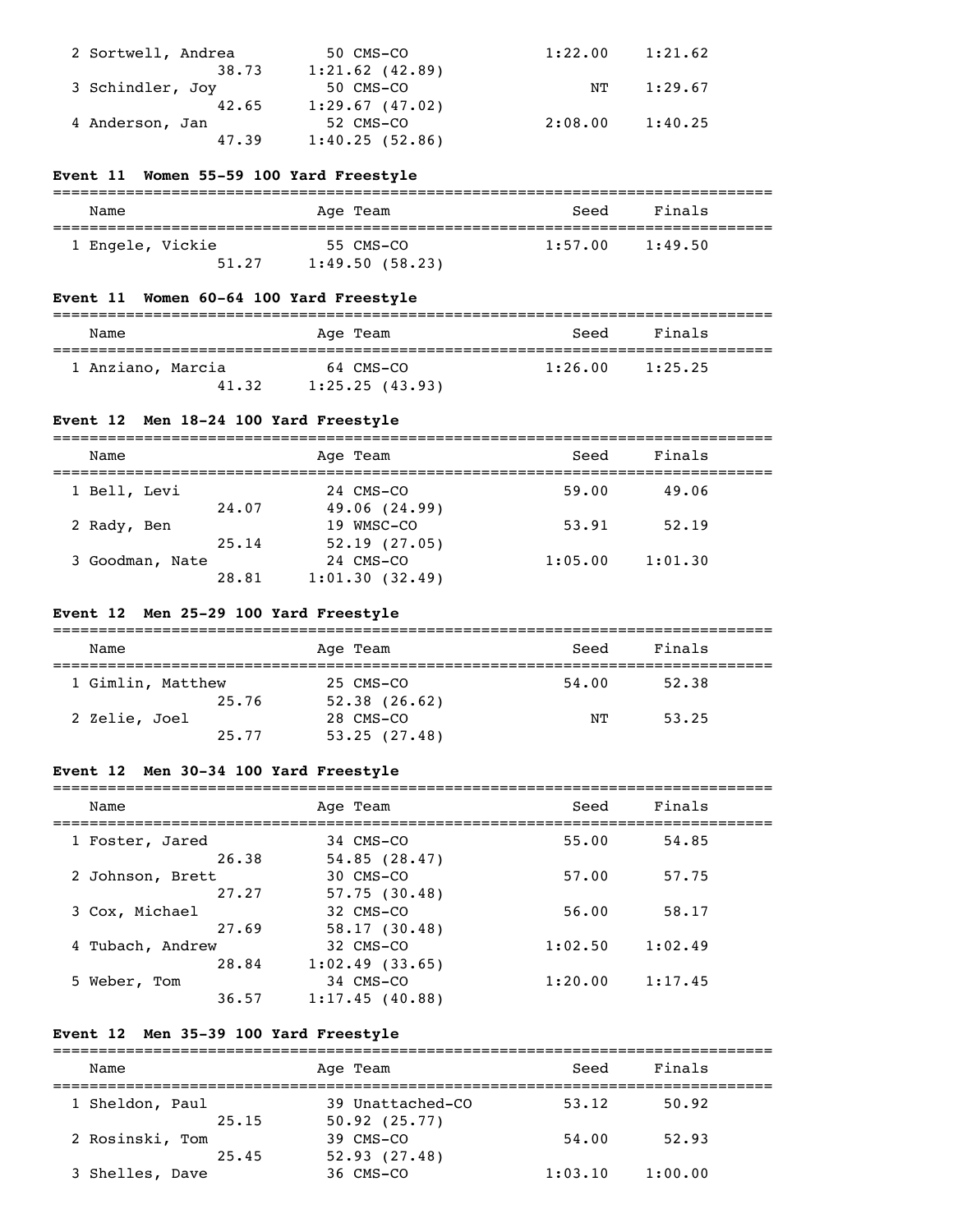#### **Event 12 Men 40-44 100 Yard Freestyle**

| Name             | Age Team          | Seed    | Finals  |  |
|------------------|-------------------|---------|---------|--|
| 1 Barringer, Rob | 44 CMS-CO         | 59.00   | 54.90   |  |
| 26.34            | 54.90(28.56)      |         |         |  |
| 2 Pazmino, Jorac | 40 CMS-CO         | 59.00   | 58.24   |  |
| 28.03            | 58.24(30.21)      |         |         |  |
| 3 Clark, Cary    | 41 CMS-CO         | 1:01.00 | 58.60   |  |
| 28.22            | 58.60(30.38)      |         |         |  |
| 4 Cruz, Eduardo  | 40 CMS-CO         | 1:15.00 | 1:02.36 |  |
| 30.67            | 1:02.36(31.69)    |         |         |  |
| 5 Kelly, Patrick | 43 CMS-CO         | 1:04.00 | 1:02.80 |  |
| 29.82            | $1:02.80$ (32.98) |         |         |  |

# **Event 12 Men 45-49 100 Yard Freestyle**

# ===============================================================================

| Name             |       | Age Team       | Seed    | Finals  |  |
|------------------|-------|----------------|---------|---------|--|
| 1 Phelps, Brian  |       | 45 CMS-CO      | 56.00   | 54.16   |  |
|                  | 25.66 | 54.16(28.50)   |         |         |  |
| 2 Roush, Stephen |       | 47 CMS-CO      | 59.28   | 58.11   |  |
|                  | 27.71 | 58.11(30.40)   |         |         |  |
| 3 Kelly, John    |       | 48 CMS-CO      | 1:11.00 | 1:07.37 |  |
|                  | 31.72 | 1:07.37(35.65) |         |         |  |

#### **Event 12 Men 50-54 100 Yard Freestyle**

| Name            |       | Age Team       | Seed    | Finals  |
|-----------------|-------|----------------|---------|---------|
| 1 Scott, Greg   |       | 50 CMS-CO      | 53.00   | 51.33   |
|                 | 24.87 | 51.33(26.46)   |         |         |
| 2 Piszkin, Andy |       | 51 CMS-CO      | 54.20   | 53.14   |
|                 | 25.24 | 53.14(27.90)   |         |         |
| 3 Hale, Dave    |       | 54 CMS-CO      | 57.50   | 56.09   |
|                 | 26.65 | 56.09(29.44)   |         |         |
| 4 Miller, Burke |       | 50 CMS-CO      | 59.00   | 58.04   |
|                 | 28.21 | 58.04(29.83)   |         |         |
| 5 Veteto, Steve |       | 53 CMS-CO      | 1:20.00 | 1:11.30 |
|                 | 34.25 | 1:11.30(37.05) |         |         |

# **Event 12 Men 55-59 100 Yard Freestyle**

| Name              | Age Team       | Seed    | Finals  |  |
|-------------------|----------------|---------|---------|--|
| 1 Streichsn, Pete | 59 CMS-CO      | 1:02.00 | 1:05.97 |  |
| 30.92             | 1:05.97(35.05) |         |         |  |
| -- Mainard, Tom   | 58 CMS-CO      | 1:01.00 | DO      |  |
| 37.22             | DO (11.35)     |         |         |  |

#### **Event 12 Men 65-69 100 Yard Freestyle**

| Name             | Age Team       | Seed  | Finals  |  |
|------------------|----------------|-------|---------|--|
| 1 Reynolds, Bing | 69 CMS-CO      | 50.00 | 1:48.16 |  |
| 50.19            | 1:48.16(57.97) |       |         |  |

# **Event 12 Men 70-74 100 Yard Freestyle**

| Name            |       | Age Team                    | Seed    | Finals  |
|-----------------|-------|-----------------------------|---------|---------|
| 1 Plummer, Mark | 35.68 | 73 CMS-CO<br>1:15.27(39.59) | 1:16.50 | 1:15.27 |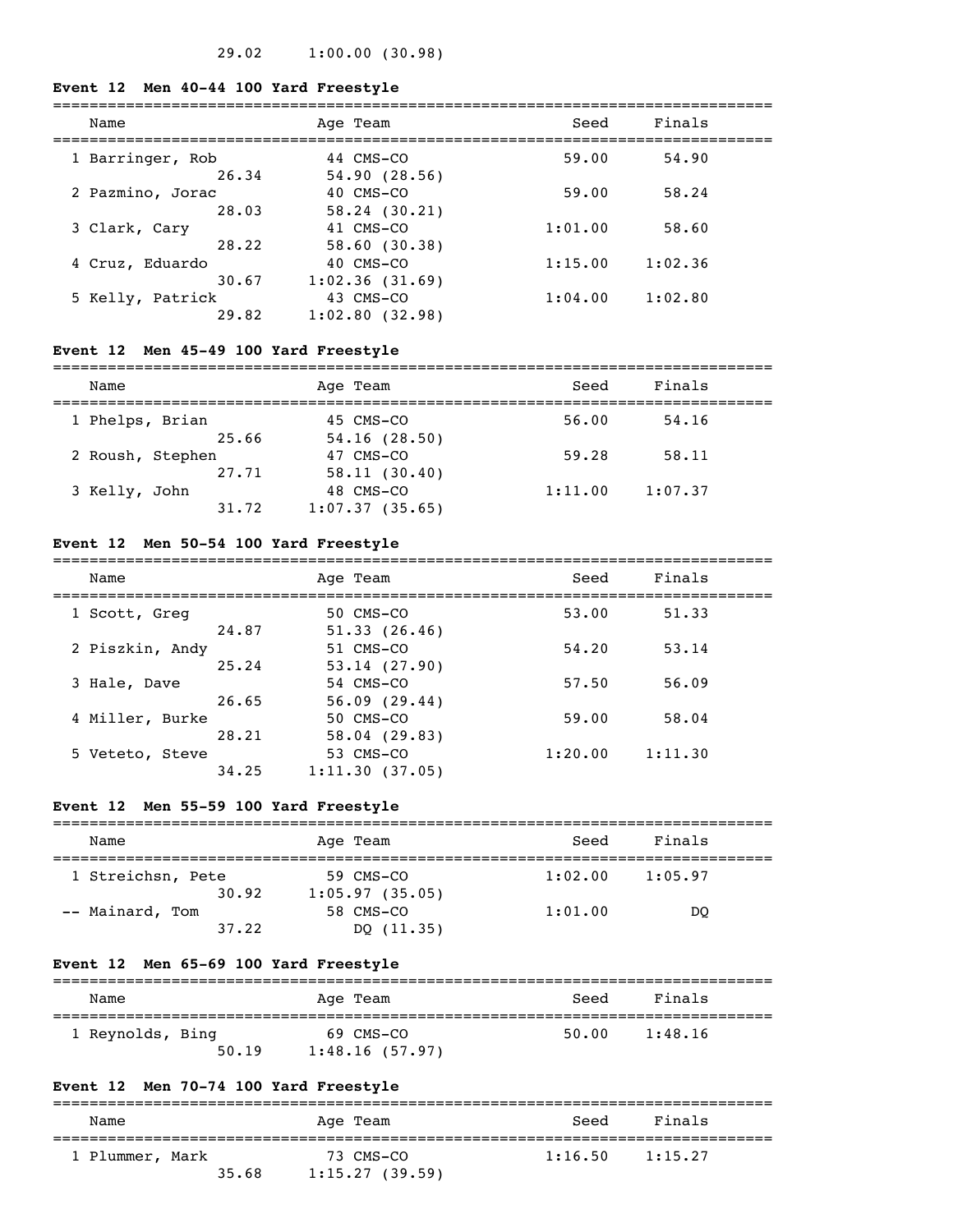#### **Event 15 Women 18-24 200 Yard IM**

| Name            |       | Age Team       | Seed           | Finals          |  |
|-----------------|-------|----------------|----------------|-----------------|--|
|                 |       | 20 WMSC-CO     | 2:35.00        | 2:36.57         |  |
| 1 Hunt, Mallory | 34.63 | 1:14.63(40.00) | 1:59.73(45.10) | 2:36.57 (36.84) |  |

#### **Event 15 Women 25-29 200 Yard IM**

| Name               | Age Team       | Seed              | Finals  |                   |
|--------------------|----------------|-------------------|---------|-------------------|
|                    |                |                   |         |                   |
| 1 Shuss, Audrey    | 26 CMS-CO      | 2:30.00           | 2:29.38 |                   |
| 32.02              | 1:09.54(37.52) | 1:55.27(45.73)    |         | 2:29.38(34.11)    |
| 2 Gibbons, Chelsea | 26 CMS-CO      | 2:35.00           | 2:33.62 |                   |
| 34.68              | 1:13.80(39.12) | $1:57.82$ (44.02) |         | $2:33.62$ (35.80) |

# **Event 15 Women 35-39 200 Yard IM**

| Name               | Age Team       | Seed           | Finals            |
|--------------------|----------------|----------------|-------------------|
| 1 Vowles, Nicole   | 39 CMS-CO      | 2:47.50        | 2:46.23           |
| 36.50              | 1:19.95(43.45) | 2:06.03(46.08) | 2:46.23(40.20)    |
| 2 Melrose, Heather | 36 CMS-CO      | 2:57.81        | 3:06.42           |
| 44.81              | 1:36.33(51.52) | 2:25.86(49.53) | $3:06.42$ (40.56) |

# **Event 15 Women 40-44 200 Yard IM**

| Name              | Age Team       | Seed           | Finals         |
|-------------------|----------------|----------------|----------------|
| 1 White, LeighAnn | 40 CMS-CO      | 3:02.00        | 2:57.30        |
| 36.96             | 1:22.35(45.39) | 2:15.10(52.75) | 2:57.30(42.20) |

# **Event 15 Women 50-54 200 Yard IM**

| Name        | Age Team                     | Seed              | Finals         |
|-------------|------------------------------|-------------------|----------------|
| 1 True, Ann | 54 CMS-CO                    | NT                | 3:49.63        |
|             | 48.82<br>$1:54.06$ (1:05.24) | 2:56.28 (1:02.22) | 3:49.63(53.35) |

# **Event 16 Men 30-34 200 Yard IM**

| Name             | Age Team       | Seed              | Finals         |  |
|------------------|----------------|-------------------|----------------|--|
|                  |                |                   |                |  |
| 1 Johnson, Brett | 30 CMS-CO      | 2:29.00           | 2:33.33        |  |
| 30.99            | 1:10.85(39.86) | $1:58.64$ (47.79) | 2:33.33(34.69) |  |

#### **Event 16 Men 35-39 200 Yard IM**

| Name                 | Age Team       | Seed           | Finals         |
|----------------------|----------------|----------------|----------------|
|                      |                |                |                |
| 1 Walkenhorst, Jared | 35 CMS-CO      | 2:14.00        | 2:12.39        |
| 28.97                | 1:04.79(35.82) | 1:41.71(36.92) | 2:12.39(30.68) |
| 2 Shelles, Dave      | 36 CMS-CO      | 2:37.60        | 2:38.17        |
| 34.47                | 1:17.17(42.70) | 2:01.67(44.50) | 2:38.17(36.50) |

# **Event 16 Men 40-44 200 Yard IM**

| Name          |                 |       | Age Team          | Seed           | Finals         |  |
|---------------|-----------------|-------|-------------------|----------------|----------------|--|
|               | 1 Cruz, Eduardo |       | 40 CMS-CO         | 2:55.00        | 2:38.69        |  |
|               |                 | 33.63 | $1:16.68$ (43.05) | 2:01.81(45.13) | 2:38.69(36.88) |  |
| 2 Hoyt, Brian |                 |       | 43 CMS-CO         | 2:50.00        | 2:40.87        |  |
|               |                 | 33.55 | 1:14.27(40.72)    | 2:02.07(47.80) | 2:40.87(38.80) |  |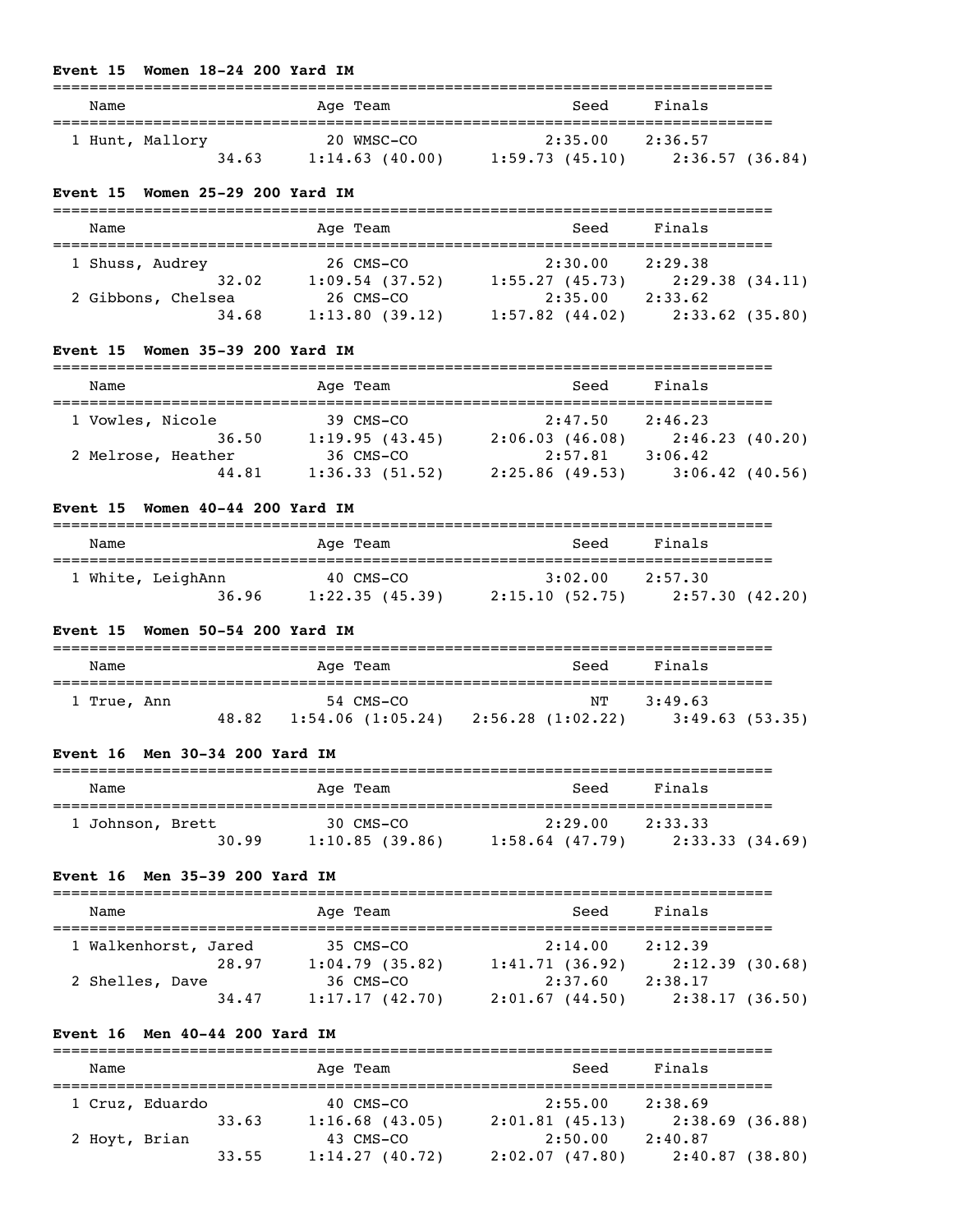|                                                                                  | ======                                                                                                                                             |                                                       | ------------------             |
|----------------------------------------------------------------------------------|----------------------------------------------------------------------------------------------------------------------------------------------------|-------------------------------------------------------|--------------------------------|
| Name                                                                             | Age Team<br>=============                                                                                                                          | Seed<br>======================                        | Finals<br>==================== |
| 1 Roush, Stephen                                                                 | 47 CMS-CO<br>30.32 1:07.38 (37.06) 1:51.84 (44.46) 2:26.53 (34.69)                                                                                 | $2:27.00$ $2:26.53$                                   |                                |
| Event 16 Men 50-54 200 Yard IM                                                   |                                                                                                                                                    |                                                       |                                |
| Name                                                                             | Age Team                                                                                                                                           | Seed                                                  | Finals                         |
| 1 Peterson, Craiq                                                                | 50 CMS-CO<br>g 50 CMS-CO 2:15.00 2:10.66<br>28.37 1:01.36 (32.99) 1:40.99 (39.63) 2:10.66 (29.67)                                                  | 2:15.00 2:10.66                                       |                                |
| Event 16 Men 55-59 200 Yard IM                                                   |                                                                                                                                                    |                                                       |                                |
| Name                                                                             | Age Team                                                                                                                                           | Seed                                                  | Finals                         |
| 1 Stanback, John                                                                 | $\begin{array}{cccccc} 1 & 56 \text{ CMS-CO} & 2:25.00 & 2:25.57 \\ 31.59 & 1:07.64 & (36.05) & 1:51.78 & (44.14) & 2:25.57 & (33.79) \end{array}$ |                                                       |                                |
| Event 16 Men 70-74 200 Yard IM                                                   |                                                                                                                                                    |                                                       |                                |
| Name                                                                             | Age Team                                                                                                                                           | Seed                                                  | Finals                         |
| 1 Wolfe, Artie                                                                   | 70 CMS-CO<br>36.05 1:19.52 (43.47) 2:11.17 (51.65) 2:48.99 (37.82)                                                                                 |                                                       |                                |
| Event 17 Women 18-24 50 Yard Freestyle                                           |                                                                                                                                                    |                                                       |                                |
| Name                                                                             | Age Team                                                                                                                                           | Seed                                                  | Finals                         |
| 1 Johnson, Jenny 20 CMS-CO<br>2 Snell, Jessica 20 CMS-CO                         |                                                                                                                                                    | 29.00<br>29.40                                        | 28.68<br>28.88                 |
| Event 17 Women 25-29 50 Yard Freestyle                                           |                                                                                                                                                    |                                                       |                                |
| Name                                                                             | Age Team                                                                                                                                           | Seed                                                  | Finals                         |
| 1 Hoesing, Shannon<br>2 Walker, Sarah                                            | 28 CMS-CO<br>25 CMS-CO                                                                                                                             | 29.00<br>32.00                                        | 28.75<br>28.76                 |
| Event 17 Women 30-34 50 Yard Freestyle                                           |                                                                                                                                                    |                                                       |                                |
| Name                                                                             | Aqe Team                                                                                                                                           | Seed                                                  | Finals                         |
| l Fuller, Lacy                                                                   | 30 CMS-CO                                                                                                                                          | 40.00                                                 | 39.21                          |
| Women 35-39 50 Yard Freestyle<br>Event 17                                        |                                                                                                                                                    |                                                       |                                |
| Name                                                                             | Aqe Team                                                                                                                                           | Seed                                                  | Finals                         |
| ______________________________________<br>1 Leullen, Katie<br>2 Quaratino, Aimee | 36 CMS-CO<br>39 CMS-CO                                                                                                                             | -----------------------------------<br>27.80<br>29.50 | 25.63<br>27.50                 |
| 3 Signorelli, Jackie<br>4 Uriegas, Rachel                                        | 36 CMS-CO<br>39 CMS-CO                                                                                                                             | 27.49<br>50.00                                        | 28.10<br>41.47                 |
| Women 40-44 50 Yard Freestyle<br>Event 17                                        |                                                                                                                                                    |                                                       |                                |
| Name                                                                             | Age Team                                                                                                                                           | Seed                                                  | Finals                         |
|                                                                                  |                                                                                                                                                    |                                                       |                                |

**Event 16 Men 45-49 200 Yard IM**

| 1 Richardson, Kim   | 41 CMS-CO | 28.23 | 28.00 |
|---------------------|-----------|-------|-------|
| 2 Crino, Heide      | 43 CMS-CO | 28.00 | 28.72 |
| 3 Hassel, Diana     | 42 CMS-CO | 31,00 | 28.94 |
| 4 Hinton, Stephanie | 43 CMS-CO | 31.55 | 30.82 |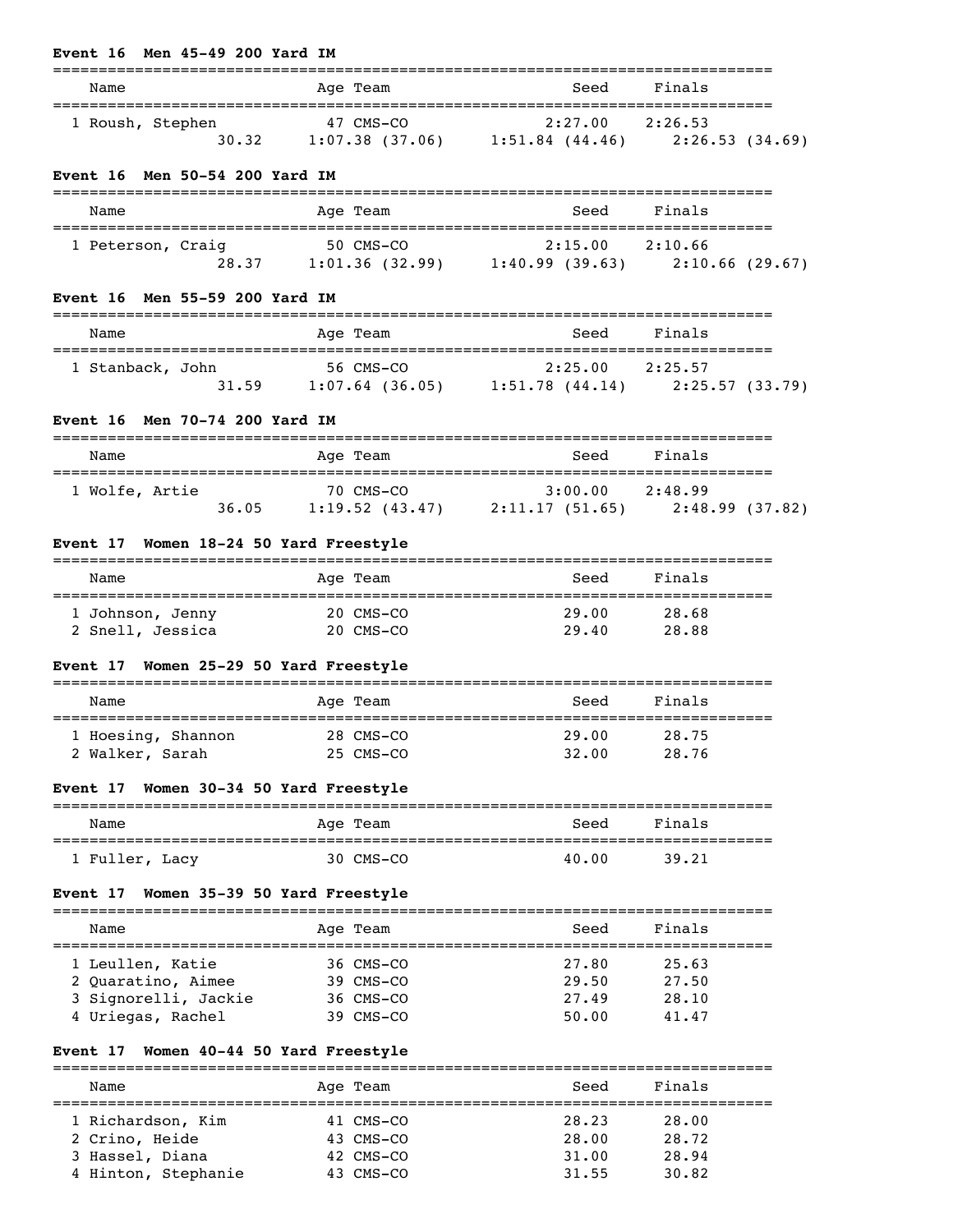| 5 Johnson, Kristi   | 44 CMS-CO | 40.00 | 32.75 |
|---------------------|-----------|-------|-------|
| 6 Bohlmann, Lisa    | 44 CMS-CO | 32.00 | 32.84 |
| 7 Clapp, Christine  | 43 CMS-CO | 36.00 | 37.57 |
| 8 Nowakowski, Heidi | 41 CMS-CO | 41.00 | 40.39 |

#### **Event 17 Women 45-49 50 Yard Freestyle**

# ===============================================================================

| Name             | Age Team  | Seed  | Finals |  |
|------------------|-----------|-------|--------|--|
| 1 Garnier, Kathy | 49 CMS-CO | 26.50 | 25.84  |  |
| 2 Frost, Cindy   | 46 CMS-CO | 30.50 | 31.45  |  |
| 3 Derr, Kirsten  | 45 CMS-CO | 35.00 | 34.40  |  |

# **Event 17 Women 50-54 50 Yard Freestyle**

===============================================================================

| Name               | Age Team  | Seed    | Finals |
|--------------------|-----------|---------|--------|
| 1 Tatnall, Suzy    | 50 CMS-CO | 28.94   | 29.88  |
| 2 Scott, Leslie    | 50 CMS-CO | 38.50   | 33.85  |
| 3 Sortwell, Andrea | 50 CMS-CO | 34.88   | 34.94  |
| 4 Lokken, Liane    | 50 CMS-CO | 45.00   | 36.37  |
| 5 Schindler, Joy   | 50 CMS-CO | NΤ      | 41.09  |
| 6 True, Ann        | 54 CMS-CO | 39.00   | 41.14  |
| 7 Anderson, Jan    | 52 CMS-CO | 1:00.00 | 45.63  |
|                    |           |         |        |

#### **Event 17 Women 55-59 50 Yard Freestyle**

| Name             | Age Team  | Seed  | Finals |
|------------------|-----------|-------|--------|
| 1 Rosener, Karen | 56 CMS-CO | 28.70 | 29.34  |
| 2 Engele, Vickie | 55 CMS-CO | 50.00 | 49.88  |

# **Event 17 Women 60-64 50 Yard Freestyle**

| Name              | Age Team         | Seed  | Finals |  |
|-------------------|------------------|-------|--------|--|
| 1 Schlingman, Sue | 61 Unattached-CO | 35.18 | 35.07  |  |
| 2 England, Nancy  | 60 CMS-CO        | 49.50 | 46.19  |  |

# **Event 18 Men 18-24 50 Yard Freestyle**

| Name              | Age Team   | Seed  | Finals |  |
|-------------------|------------|-------|--------|--|
|                   |            |       |        |  |
| 1 Phelps, Michael | 21 CMS-CO  | 24.00 | 22.91  |  |
| 2 Martin, Adam    | 18 WMSC-CO | 24.00 | 23.80  |  |
| 3 Abelein, Chris  | 18 CMS-CO  | 27.00 | 25.12  |  |

# **Event 18 Men 25-29 50 Yard Freestyle**

| Name                         | Age Team               | Seed           | Finals         |  |
|------------------------------|------------------------|----------------|----------------|--|
| 1 Ko, Scott<br>2 Zelie, Joel | 26 CMS-CO<br>28 CMS-CO | 23.50<br>24.00 | 23.62<br>24.14 |  |

#### **Event 18 Men 30-34 50 Yard Freestyle**

| Name             | Age Team  | Seed  | Finals |  |
|------------------|-----------|-------|--------|--|
| 1 Foster, Jared  | 34 CMS-CO | 24.00 | 24.43  |  |
| 2 Johnson, Brett | 30 CMS-CO | 24.50 | 26.07  |  |
| 3 Weber, Tom     | 34 CMS-CO | 35.00 | 31.37  |  |

#### **Event 18 Men 35-39 50 Yard Freestyle**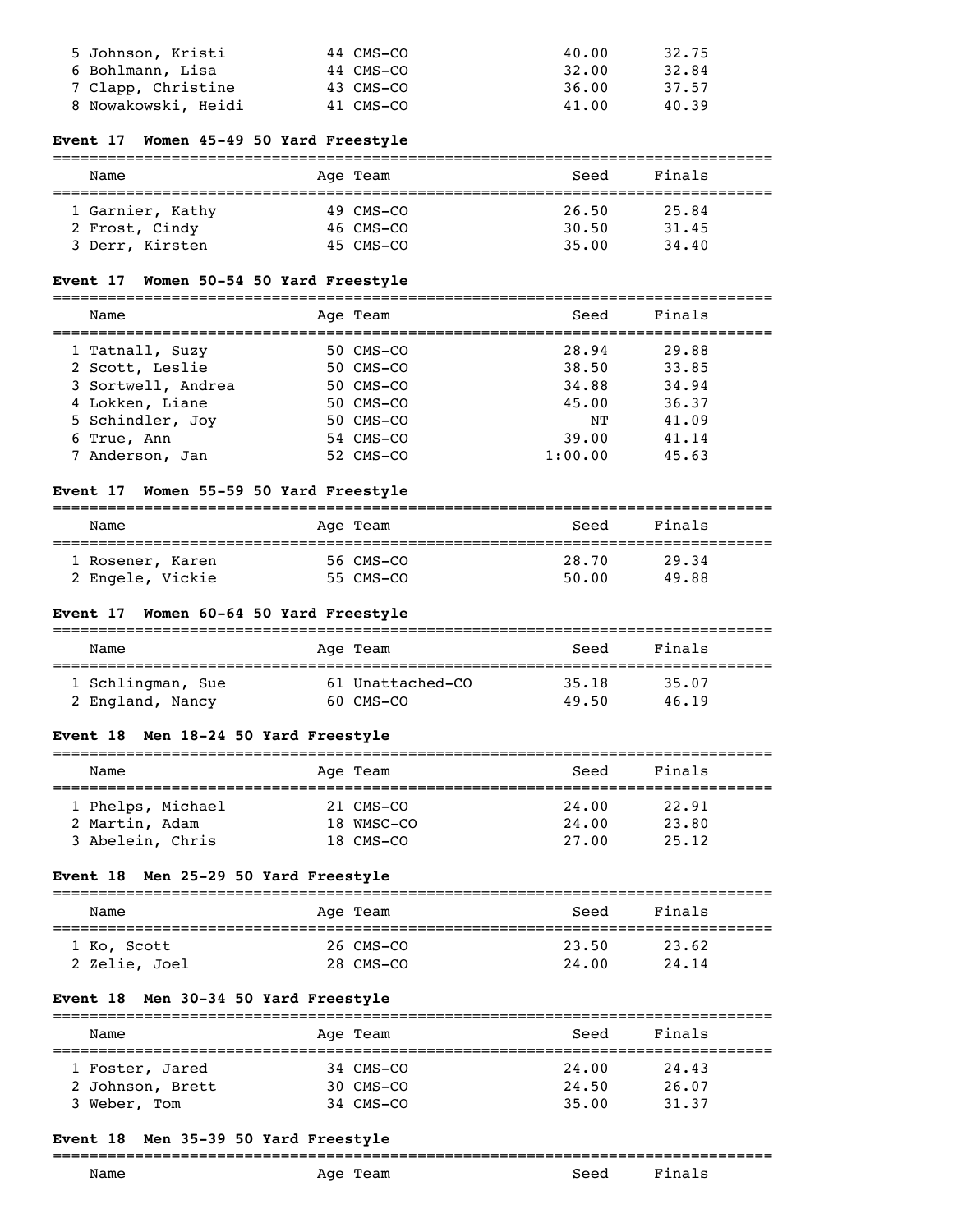| 1 Sheldon, Paul | 39 Unattached-CO | 24.12 | 22.88 |  |
|-----------------|------------------|-------|-------|--|
| 2 Rosinski, Tom | $39$ CMS-CO      | 25.00 | 24.02 |  |

#### **Event 18 Men 40-44 50 Yard Freestyle**

| Name              | Age Team  | Seed  | Finals |  |
|-------------------|-----------|-------|--------|--|
| 1 Barringer, Rob  | 44 CMS-CO | 29.50 | 24.80  |  |
| 2 Daughtrey, Clay | 42 CMS-CO | 27.00 | 26.08  |  |
| 3 Pazmino, Jorac  | 40 CMS-CO | 26.00 | 26.49  |  |
| 4 Clark, Cary     | 41 CMS-CO | 28.00 | 27.04  |  |
| 5 Kelly, Patrick  | 43 CMS-CO | 30.00 | 28.38  |  |
| 6 Abelein, Nate   | 43 CMS-CO | 39.00 | 32.41  |  |

#### **Event 18 Men 45-49 50 Yard Freestyle**

| Name            | Age Team  | Seed  | Finals |  |
|-----------------|-----------|-------|--------|--|
| 1 Phelps, Brian | 45 CMS-CO | 24.50 | 24.38  |  |
| 2 Kelly, John   | 48 CMS-CO | 31.00 | 30.39  |  |

#### **Event 18 Men 50-54 50 Yard Freestyle**

=============================================================================== Name Age Team Seed Finals =============================================================================== 1 Hale, Dave 54 CMS-CO 25.60 24.89<br>2 Piszkin, Andy 51 CMS-CO 26.50 26.21 2 Piszkin, Andy 51 CMS-CO 26.50 26.21 3 Miller, Burke 50 CMS-CO 28.00 27.14 2 Piszkin, Andy<br>
2 Piszkin, Andy<br>
3 Miller, Burke<br>
4 Veteto, Steve 53 CMS-CO 35.00 32.92<br>
4 Veteto, Steve 53 CMS-CO 35.00 32.92 5 Anderson, Kurt 52 CMS-CO 40.00 41.15

#### **Event 18 Men 55-59 50 Yard Freestyle**

| Name              | Age Team  | Seed  | Finals |  |
|-------------------|-----------|-------|--------|--|
|                   |           |       |        |  |
| 1 Hess, Richard   | 55 CMS-CO | 25.90 | 24,20  |  |
| 2 Mainard, Tom    | 58 CMS-CO | 27.10 | 27.74  |  |
| 3 Streichsn, Pete | 59 CMS-CO | 30.00 | 29.11  |  |
| 4 McElhinney, Tom | 56 CMS-CO | 29.00 | 30.24  |  |

#### **Event 18 Men 60-64 50 Yard Freestyle**

| Name                                | Age Team               | Seed           | Finals         |  |
|-------------------------------------|------------------------|----------------|----------------|--|
| 1 Abbott, Bill<br>2 Townsend, Cecil | 63 CMS-CO<br>62 CMS-CO | 30.00<br>29.90 | 27.54<br>29.78 |  |
| 3 Netting, Rob                      | 60 CMS-CO              | 34,00          | 33.47          |  |

#### **Event 18 Men 65-69 50 Yard Freestyle**

| Name             | Age Team  | Seed  | Finals |  |
|------------------|-----------|-------|--------|--|
|                  |           |       |        |  |
| 1 Burgess, Thom  | 67 CMS-CO | 30.00 | 29.74  |  |
| 2 McDanal, Steve | 66 CMS-CO | 39.00 | 34.06  |  |
| 3 Reynolds, Bing | 69 CMS-CO | NΤ    | 46.18  |  |

# **Event 18 Men 70-74 50 Yard Freestyle**

| Name            | Age Team  | Seed  | Finals |  |
|-----------------|-----------|-------|--------|--|
| 1 Plummer, Mark | 73 CMS-CO | 35.53 | 34.55  |  |

#### **Event 19 Women 18-24 100 Yard Butterfly**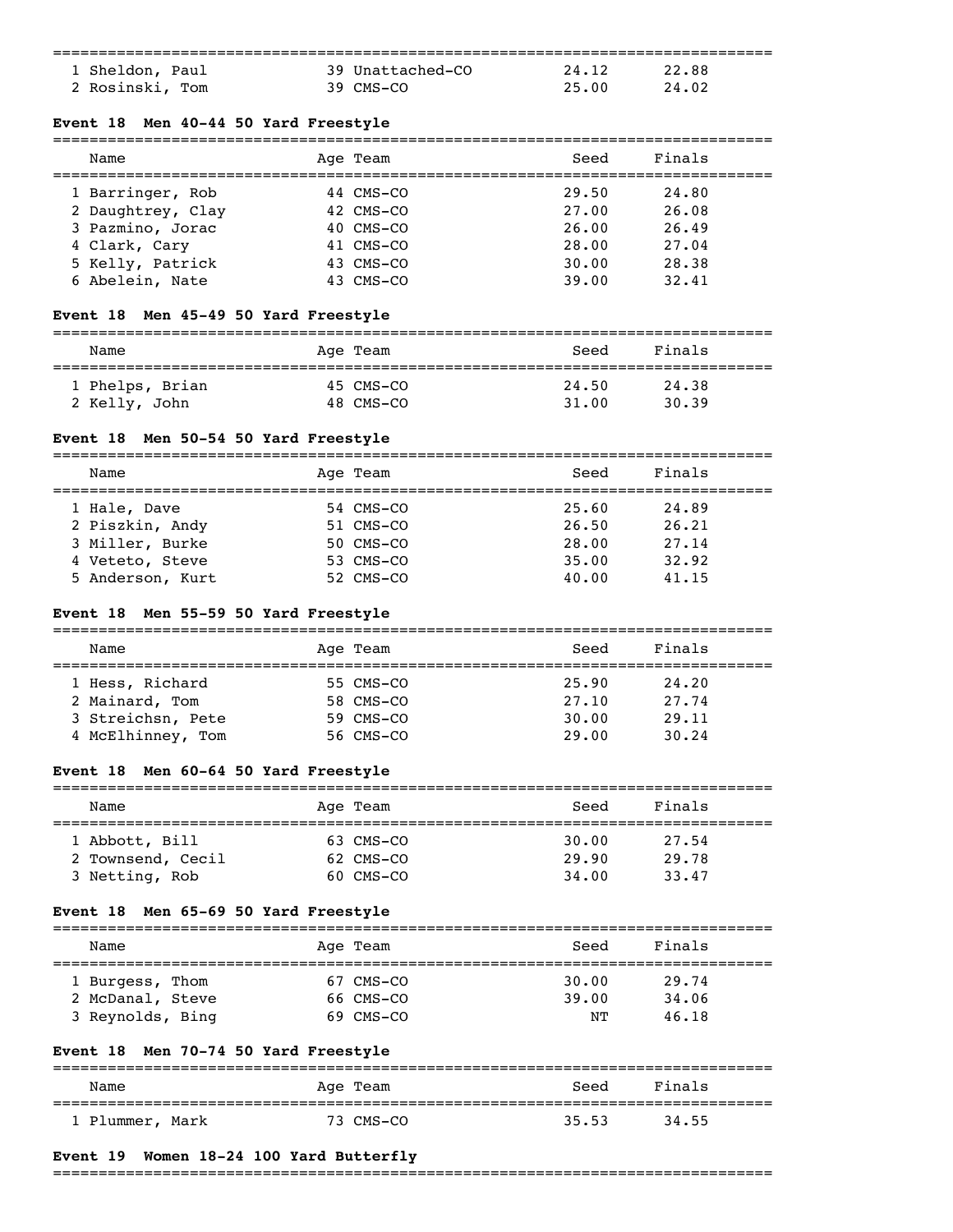| Name                     | Age Team                     | Seed                | Finals |  |
|--------------------------|------------------------------|---------------------|--------|--|
| 1 Bayliff, Erin<br>35.59 | 18 WMSC-CO<br>1:20.37(44.78) | $1:15.32$ $1:20.37$ |        |  |

# **Event 19 Women 25-29 100 Yard Butterfly**

| Name             | Age Team       | Seed    | Finals  |  |
|------------------|----------------|---------|---------|--|
| 1 Linke, Lyndsey | 29 CMS-CO      | 1:04.00 | 1:02.21 |  |
| 28.51            | 1:02.21(33.70) |         |         |  |
| 2 Pederson, Kati | 27 CMS-CO      | 1:15.00 | 1:08.11 |  |
| 31.22            | 1:08.11(36.89) |         |         |  |
| 3 Shuss, Audrey  | 26 CMS-CO      | 1:10.00 | 1:08.77 |  |
| 31.55            | 1:08.77(37.22) |         |         |  |

# **Event 20 Men 30-34 100 Yard Butterfly**

| Name             | Age Team                     | Seed    | Finals  |
|------------------|------------------------------|---------|---------|
| 1 Cox, Michael   | $32 \text{ CMS} - \text{CO}$ | 1:02.00 | 1:02.67 |
| 30.10            | 1:02.67(32.57)               |         |         |
| 2 Tubach, Andrew | 32 CMS-CO                    | 1:15.00 | 1:12.22 |
| 32.45            | 1:12.22(39.77)               |         |         |

# **Event 20 Men 35-39 100 Yard Butterfly**

| Name            |       | Age Team       | Seed    | Finals  |
|-----------------|-------|----------------|---------|---------|
| 1 Haag, Bret    |       | 38 CMS-CO      | 1:15.00 | 1:01.95 |
|                 | 27.86 | 1:01.95(34.09) |         |         |
| 2 Shelles, Dave |       | 36 CMS-CO      | 1:20.00 | 1:14.21 |
|                 | 34.88 | 1:14.21(39.33) |         |         |

#### **Event 20 Men 40-44 100 Yard Butterfly**

| Name          |       | Age Team                         | Seed    | Finals  |
|---------------|-------|----------------------------------|---------|---------|
| 1 Hoyt, Brian | 35.07 | $43$ CMS-CO<br>$1:15.82$ (40.75) | 1:12.00 | 1:15.82 |

# **Event 20 Men 50-54 100 Yard Butterfly**

| Name         |       | Age Team                    | Seed    | Finals  |  |
|--------------|-------|-----------------------------|---------|---------|--|
| Lehrer, Mark | 32.49 | 52 CMS-CO<br>1:08.95(36.46) | 1:08.00 | 1:08.95 |  |

# **Event 20 Men 70-74 100 Yard Butterfly**

| Name           |       | Age Team                    | Seed    | Finals  |
|----------------|-------|-----------------------------|---------|---------|
| 1 Wolfe, Artie | 38.99 | 70 CMS-CO<br>1:24.60(45.61) | 1:24.00 | 1:24.60 |

# **Event 21 Women 18-24 100 Yard Backstroke**

| Name            |       | Age Team                     | Seed    | Finals  |
|-----------------|-------|------------------------------|---------|---------|
| 1 Hunt, Mallory | 35.14 | 20 WMSC-CO<br>1:12.22(37.08) | 1:12.00 | 1:12.22 |
| 2 Bayliff, Erin | 37.69 | 18 WMSC-CO<br>1:17.91(40.22) | 1:12.53 | 1:17.91 |

# **Event 21 Women 25-29 100 Yard Backstroke**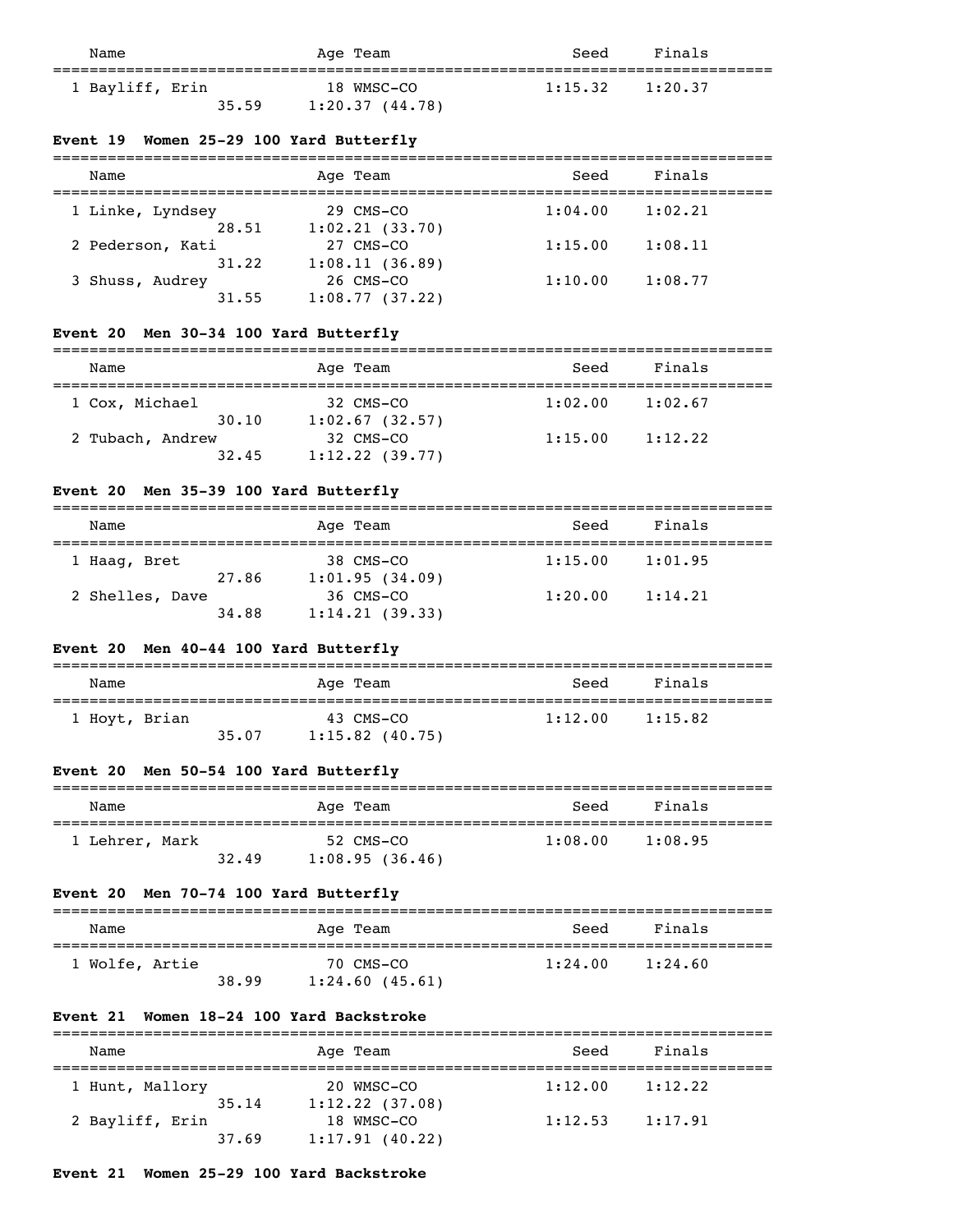| Name |                             | Age Team                      | Seed    | Finals  |  |
|------|-----------------------------|-------------------------------|---------|---------|--|
|      | 1 Stutzke, Crystal<br>34.44 | $29$ CMS-CO<br>1:10.72(36.28) | 1:12.00 | 1:10.72 |  |
|      | 2 Gibbons, Chelsea<br>36.57 | 26 CMS-CO<br>1:12.56(35.99)   | 1:12.00 | 1:12.56 |  |

#### **Event 21 Women 35-39 100 Yard Backstroke**

| Name         |       | Age Team          | Seed    | Finals  |  |
|--------------|-------|-------------------|---------|---------|--|
| 1 Bacon, Kim |       | 36 CMS-CO         | 1:40.00 | 1:31.02 |  |
|              | 43.77 | $1:31.02$ (47.25) |         |         |  |

## **Event 21 Women 40-44 100 Yard Backstroke**

| Name                         | Age Team                       | Seed    | Finals  |  |
|------------------------------|--------------------------------|---------|---------|--|
| 1 Hinton, Stephanie<br>36.15 | 43 CMS-CO<br>$1:14.02$ (37.87) | 1:15.58 | 1:14.02 |  |

#### **Event 21 Women 55-59 100 Yard Backstroke**

| Name             | Age Team          | Seed    | Finals  |  |
|------------------|-------------------|---------|---------|--|
| 1 Engele, Vickie | 55 CMS-CO         | 2:17.00 | 2:09.84 |  |
| 1:01.33          | 2:09.84 (1:08.51) |         |         |  |

# **Event 22 Men 18-24 100 Yard Backstroke**

| Name           |       | Age Team                     | Seed    | Finals  |
|----------------|-------|------------------------------|---------|---------|
| 1 Martin, Adam | 30.99 | 18 WMSC-CO<br>1:02.76(31.77) | 1:00.00 | 1:02.76 |

#### **Event 22 Men 30-34 100 Yard Backstroke**

| Name                     | Age Team                    | Seed    | Finals  |  |
|--------------------------|-----------------------------|---------|---------|--|
| 1 Wright, Caleb<br>34.31 | 34 CMS-CO<br>1:10.60(36.29) | 1:10.00 | 1:10.60 |  |

## **Event 22 Men 40-44 100 Yard Backstroke**

| Name                     | Age Team                    | Seed    | Finals  |  |
|--------------------------|-----------------------------|---------|---------|--|
| 1 Barringer, Rob         | 44 CMS-CO                   | 1:08.00 | 1:06.67 |  |
| 32.46<br>2 Cruz, Eduardo | 1:06.67(34.21)<br>40 CMS-CO | 1:20.00 | 1:23.74 |  |
| 40.96                    | $1:23.74$ (42.78)           |         |         |  |

# **Event 22 Men 45-49 100 Yard Backstroke**

| Name          |       | Age Team       | Seed    | Finals  |  |
|---------------|-------|----------------|---------|---------|--|
| 1 Kelly, John |       | 48 CMS-CO      | 1:25.00 | 1:23.51 |  |
|               | 40.66 | 1:23.51(42.85) |         |         |  |

# **Event 22 Men 50-54 100 Yard Backstroke**

| Name            |       | Age Team                    | Seed    | Finals  |
|-----------------|-------|-----------------------------|---------|---------|
| 1 Miller, Burke | 34.02 | 50 CMS-CO<br>1:08.71(34.69) | 1:12.00 | 1:08.71 |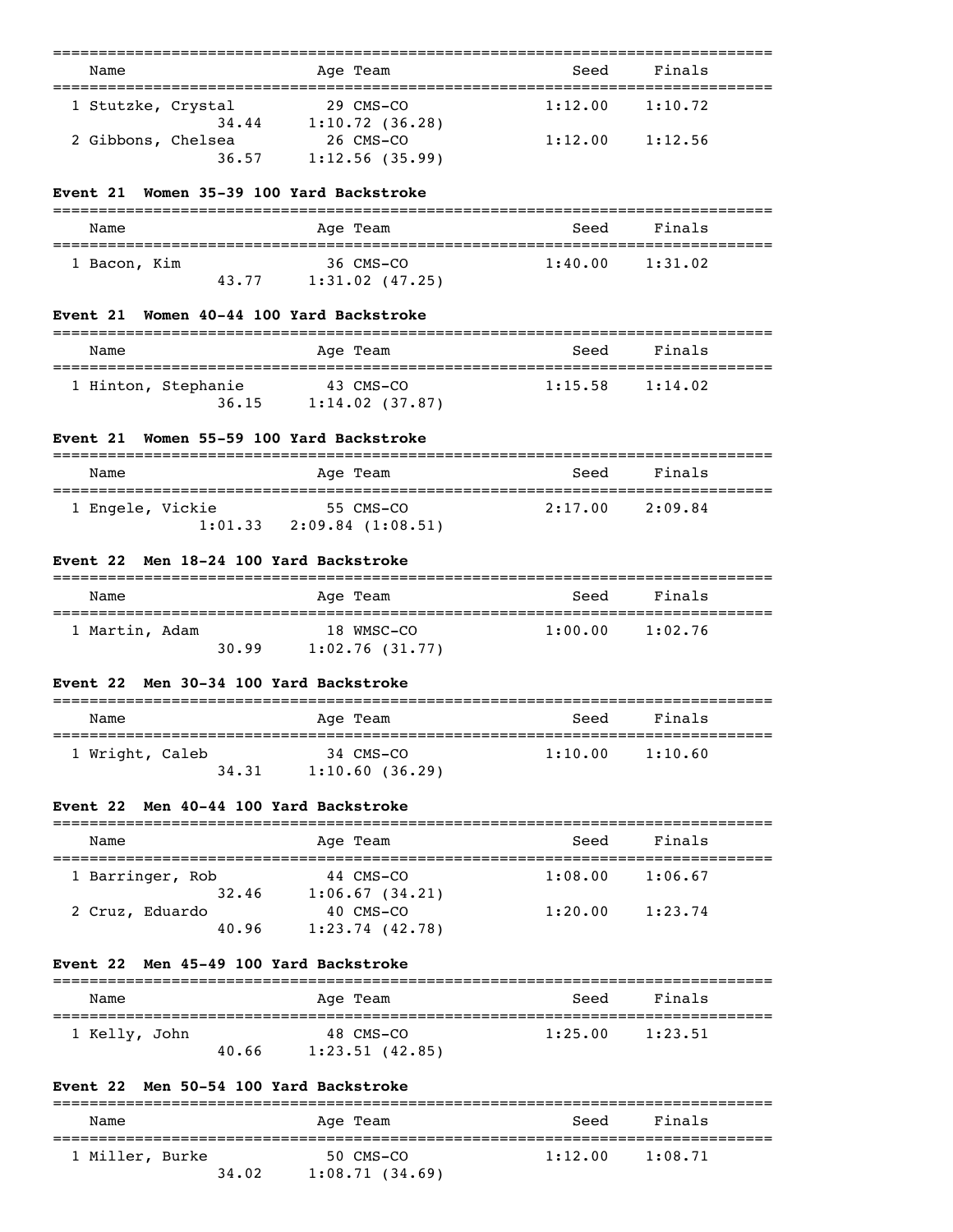#### **Event 22 Men 55-59 100 Yard Backstroke**

| Name             |       | Age Team       | Seed    | Finals  |
|------------------|-------|----------------|---------|---------|
| 1 Stanback, John |       | 56 CMS-CO      | 1:04.00 | 1:03.97 |
|                  | 31.24 | 1:03.97(32.73) |         |         |

#### **Event 22 Men 65-69 100 Yard Backstroke**

| Name                      | Age Team                      | Seed    | Finals  |  |
|---------------------------|-------------------------------|---------|---------|--|
| 1 Neuls, Allen<br>1:18.51 | 66 CMS-CO<br>1:18.61(0.10)    | 1:20.00 | 1:18.61 |  |
| 2 Reynolds, Bing<br>57.84 | 69 CMS-CO<br>1:58.32(1:00.48) | 1:55.00 | 1:58.32 |  |

# **Event 22 Men 70-74 100 Yard Backstroke**

| Name            |       | Age Team                    | Seed    | Finals  |
|-----------------|-------|-----------------------------|---------|---------|
| 1 Plummer, Mark | 51.38 | 73 CMS-CO<br>1:43.92(52.54) | 1:44.15 | 1:43.92 |

# **Event 23 Women 18-24 50 Yard Breaststroke**

| Name          | Age Team  | Seed | Finals |  |
|---------------|-----------|------|--------|--|
| 1 Coyle, Jean | 19 CMS-CO | ΝT   | 37.77  |  |

#### **Event 23 Women 25-29 50 Yard Breaststroke**

| Name               | Age Team  | Seed  | Finals |  |
|--------------------|-----------|-------|--------|--|
| 1 Hoesing, Shannon | 28 CMS-CO | 39.00 | 35.87  |  |
| 2 Pederson, Kati   | 27 CMS-CO | 45.00 | 37.12  |  |
| 3 Pretz, Lisa      | 26 CMS-CO | 45.00 | 41.56  |  |

#### **Event 23 Women 30-34 50 Yard Breaststroke**

| Name            | Age Team  | Seed    | Finals |  |
|-----------------|-----------|---------|--------|--|
| -- Fuller, Lacy | 30 CMS-CO | 1:00.00 | DO     |  |

### **Event 23 Women 35-39 50 Yard Breaststroke**

| Name                 | Age Team  | Seed  | Finals |
|----------------------|-----------|-------|--------|
| 1 Signorelli, Jackie | 36 CMS-CO | 34.89 | 35.77  |
| 2 Maples, Leah       | 36 CMS-CO | 42.61 | 42.02  |

#### **Event 23 Women 40-44 50 Yard Breaststroke**

| Finals<br>Seed   | Age Team    | Name                |  |
|------------------|-------------|---------------------|--|
| 39.00<br>36.80   | 42 CMS-CO   | 1 Hassel, Diana     |  |
| 47.51<br>46.30   | $40$ CMS-CO | 2 White, LeighAnn   |  |
| 1:00.00<br>46.95 | 44 CMS-CO   | 3 Johnson, Kristi   |  |
| 46.00<br>48.61   | 43 CMS-CO   | 4 Clapp, Christine  |  |
| 49.00<br>50.43   | 41 CMS-CO   | 5 Nowakowski, Heidi |  |
|                  |             |                     |  |

#### **Event 23 Women 45-49 50 Yard Breaststroke**

#### =============================================================================== Name Mage Team Age Team Seed Finals ===============================================================================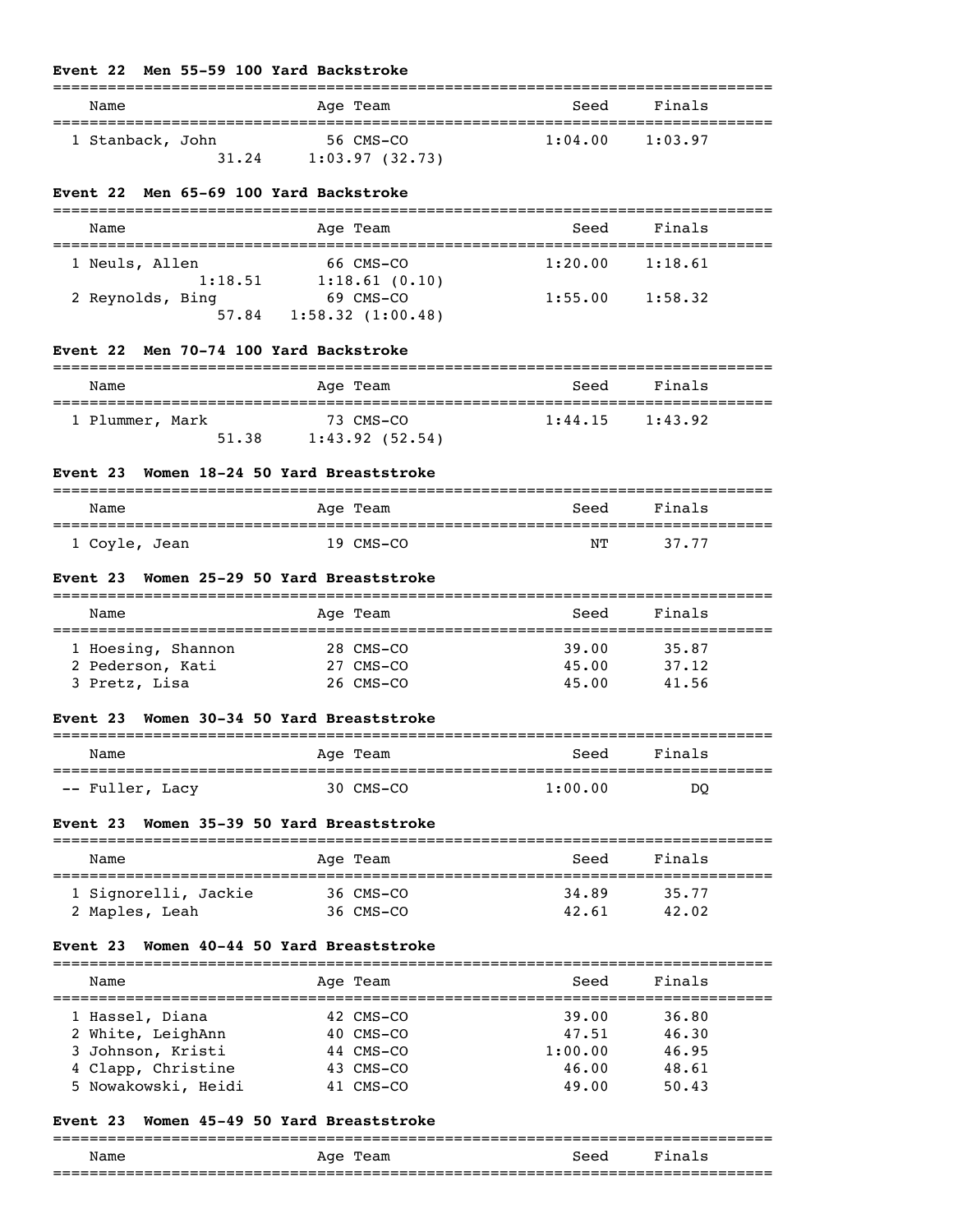| 1 Campbell, Ellen  | 46 CMS-CO | 38.00 | 35.96 |
|--------------------|-----------|-------|-------|
| 2 Frost, Cindy     | 46 CMS-CO | 38.40 | 39.21 |
| 3 Sauls, Catherine | 45 CMS-CO | 40.00 | 41.05 |
| 4 Derr, Kirsten    | 45 CMS-CO | 46.00 | 45.23 |

#### **Event 23 Women 50-54 50 Yard Breaststroke**

===============================================================================

| Name               | Age Team  | Seed  | Finals |
|--------------------|-----------|-------|--------|
| 1 Scott, Leslie    | 50 CMS-CO | 43.00 | 43.82  |
| 2 Sortwell, Andrea | 50 CMS-CO | 46.99 | 49.96  |
| 3 True, Ann        | 54 CMS-CO | 48.98 | 50.67  |
| -- Schindler, Joy  | 50 CMS-CO | NΤ    | DO     |

#### **Event 23 Women 55-59 50 Yard Breaststroke**

| Name              | Age Team  | Seed    | Finals |  |
|-------------------|-----------|---------|--------|--|
|                   |           |         |        |  |
| 1 Rosener, Karen  | 56 CMS-CO | 39.20   | 39.36  |  |
| 2 Slavec, Deborah | 56 CMS-CO | 45.00   | 47.08  |  |
| -- Engele, Vickie | 55 CMS-CO | 1:04.00 | DO     |  |

#### **Event 23 Women 60-64 50 Yard Breaststroke**

| Name           | Age Team  | Seed  | Finals |
|----------------|-----------|-------|--------|
| England, Nancy | 60 CMS-CO | 53.00 | 56.41  |

#### **Event 24 Men 18-24 50 Yard Breaststroke**

| Name              | Age Team  | Seed  | Finals |  |
|-------------------|-----------|-------|--------|--|
| 1 Phelps, Michael | 21 CMS-CO | 30.00 | 28.24  |  |
| 2 Goodman, Nate   | 24 CMS-CO | 34,00 | 32.28  |  |
| 3 Abelein, Chris  | 18 CMS-CO | 32.00 | 37.42  |  |

#### **Event 24 Men 30-34 50 Yard Breaststroke**

| Name                  | Age Team  | Seed  | Finals |  |
|-----------------------|-----------|-------|--------|--|
| 1 Foster, Jared       | 34 CMS-CO | 35.00 | 34.80  |  |
| 2 Davison, Kristopher | 34 CMS-CO | 38.00 | 35.89  |  |

## **Event 24 Men 35-39 50 Yard Breaststroke**

| Name                 | Age Team  | Seed  | Finals |
|----------------------|-----------|-------|--------|
| 1 Walkenhorst, Jared | 35 CMS-CO | 30.00 | 28.79  |
| 2 Haaq, Bret         | 38 CMS-CO | 40.00 | 33.86  |

#### **Event 24 Men 40-44 50 Yard Breaststroke**

| Name              | Age Team  | Seed  | Finals |  |
|-------------------|-----------|-------|--------|--|
| 1 Daughtrey, Clay | 42 CMS-CO | 36.00 | 32.34  |  |
| 2 Abelein, Nate   | 43 CMS-CO | 45.00 | 44.98  |  |

#### **Event 24 Men 45-49 50 Yard Breaststroke**

| Name           | Age Team    | Seed  | Finals |  |
|----------------|-------------|-------|--------|--|
| 1 Bank, Holden | $49$ CMS-CO | 31.00 | 29.05  |  |

#### **Event 24 Men 50-54 50 Yard Breaststroke**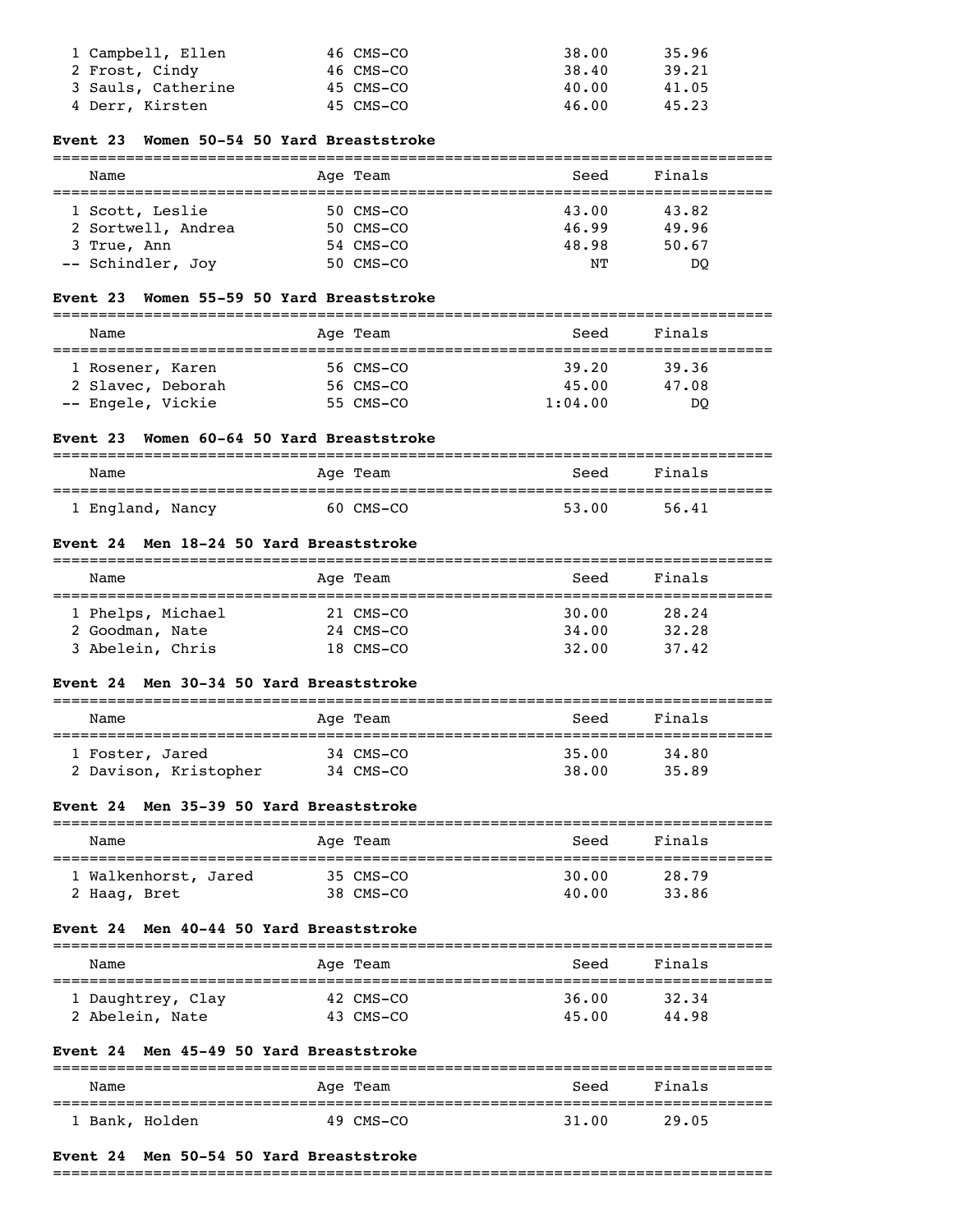| Name                                                                             | Age Team                                                                                                                    | Seed                                                                    | Finals      |  |
|----------------------------------------------------------------------------------|-----------------------------------------------------------------------------------------------------------------------------|-------------------------------------------------------------------------|-------------|--|
| 1 Anderson, Kurt                                                                 | 52 CMS-CO                                                                                                                   | 49.00                                                                   | 50.12       |  |
| <b>Event 24 Men 60-64 50 Yard Breaststroke</b>                                   |                                                                                                                             |                                                                         |             |  |
| Name                                                                             | Age Team                                                                                                                    | Seed                                                                    | Finals      |  |
| 1 Abbott, Bill                                                                   | 63 CMS-CO                                                                                                                   | 35.00                                                                   | 34.72       |  |
| Men 65-69 50 Yard Breaststroke<br><b>Event 24</b>                                |                                                                                                                             |                                                                         |             |  |
| Name                                                                             | Age Team                                                                                                                    | Seed                                                                    | Finals      |  |
| 1 Burgess, Thom                                                                  | 67 CMS-CO                                                                                                                   | 38.00                                                                   | 38.13       |  |
| Event 25 Women 35-39 200 Yard Backstroke                                         | ================                                                                                                            |                                                                         |             |  |
| Name                                                                             | Age Team                                                                                                                    | Seed                                                                    | Finals      |  |
| 1 Leullen, Katie                                                                 | 36 CMS-CO<br>32.84 1:07.98 (35.14) 1:43.48 (35.50) 2:17.44 (33.96)<br>32.84 1:07.98 (35.14) 1:43.48 (35.50) 2:17.44 (33.96) |                                                                         |             |  |
|                                                                                  |                                                                                                                             |                                                                         |             |  |
| 2 Quaratino, Aimee<br>37.04                                                      |                                                                                                                             | 39 CMS-CO NT 2:49.12<br>1:17.93 (40.89) 2:03.85 (45.92) 2:49.12 (45.27) |             |  |
|                                                                                  |                                                                                                                             |                                                                         |             |  |
| Women 40-44 200 Yard Backstroke<br><b>Event 25</b>                               |                                                                                                                             |                                                                         |             |  |
| Name                                                                             | Age Team                                                                                                                    | Seed                                                                    | Finals      |  |
| 1 Crino, Heide                                                                   | 43 CMS-CO                                                                                                                   | $2:50.00$ $2:50.97$                                                     |             |  |
|                                                                                  | $38.73$ 1:22.25 (43.52) 2:06.88 (44.63) 2:50.97 (44.09)                                                                     |                                                                         |             |  |
| Event 25 Women 60-64 200 Yard Backstroke                                         |                                                                                                                             |                                                                         |             |  |
| Name                                                                             | Age Team                                                                                                                    | Seed                                                                    | Finals      |  |
| 1 Anziano, Marcia                                                                | 64 CMS-CO<br>54.37 1:52.66 (58.29) 2:52.25 (59.59) 3:48.76 (56.51)                                                          | $3:48.00$ $3:48.76$                                                     |             |  |
| Event 26 Men 25-29 200 Yard Backstroke                                           |                                                                                                                             |                                                                         |             |  |
| Name                                                                             | Age Team                                                                                                                    | Seed                                                                    | Finals      |  |
| 1 Ko, Scott                                                                      | 26 CMS-CO                                                                                                                   | $2:12.00$ $2:15.19$                                                     |             |  |
|                                                                                  | 32.53 1:07.10 (34.57) 1:41.18 (34.08) 2:15.19 (34.01)                                                                       |                                                                         |             |  |
| Event 26 Men 40-44 200 Yard Backstroke                                           |                                                                                                                             |                                                                         |             |  |
| Name                                                                             | Age Team                                                                                                                    | Seed                                                                    | Finals      |  |
| 1 Hoyt, Brian                                                                    | 43 CMS-CO<br>36.63 1:16.32 (39.69) 1:58.13 (41.81) 2:38.08 (39.95)                                                          | $2:40.00$ $2:38.08$                                                     |             |  |
|                                                                                  |                                                                                                                             |                                                                         |             |  |
| Event 26 Men 45-49 200 Yard Backstroke                                           |                                                                                                                             |                                                                         |             |  |
| Name                                                                             | Age Team                                                                                                                    |                                                                         | Seed Finals |  |
| 1 Phelps, Brian                                                                  | 45 CMS-CO<br>31.78 1:06.13 (34.35) 1:41.93 (35.80) 2:17.97 (36.04)                                                          | 2:23.00 2:17.97                                                         |             |  |
|                                                                                  |                                                                                                                             |                                                                         |             |  |
| Event 26 Men 50-54 200 Yard Backstroke<br>====================================== |                                                                                                                             |                                                                         |             |  |
| Name                                                                             | Age Team                                                                                                                    | Seed                                                                    | Finals      |  |
| 1 Peterson, Craig                                                                | 50 CMS-CO                                                                                                                   | $2:15.00$ $2:08.76$                                                     |             |  |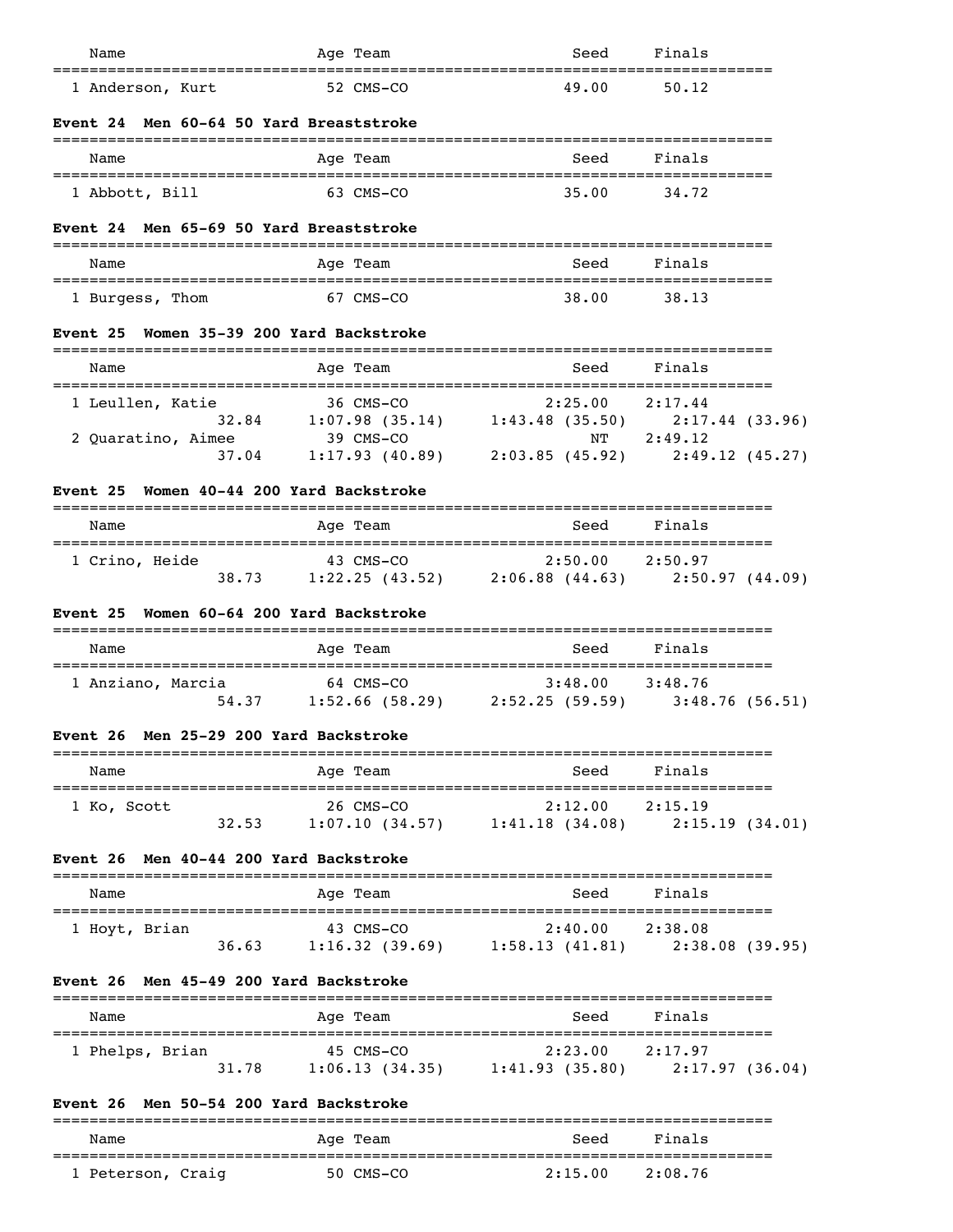|                 | 31.30 | 1:04.15(32.85) | 1:36.84(32.69)    | 2:08.76(31.92)                    |
|-----------------|-------|----------------|-------------------|-----------------------------------|
| 2 Piszkin, Andy |       | 51 CMS-CO      | 2:25.00           | 2:25.86                           |
|                 | 33.88 | 1:11.09(37.21) |                   | $1:48.73(37.64)$ $2:25.86(37.13)$ |
| 3 Miller, Burke |       | 50 CMS-CO      | 2:40.00           | 2:35.30                           |
|                 | 38.30 | 1:17.97(39.67) | $1:57.04$ (39.07) | 2:35.30 (38.26)                   |

#### **Event 26 Men 60-64 200 Yard Backstroke**

| Name              |       | Age Team                    | Seed                      | Finals                     |
|-------------------|-------|-----------------------------|---------------------------|----------------------------|
| 1 Townsend, Cecil | 43.12 | 62 CMS-CO<br>1:28.27(45.15) | 2:55.90<br>2:12.67(44.40) | 2:55.22<br>2:55.22 (42.55) |

#### **Event 26 Men 65-69 200 Yard Backstroke**

| Name             | Age Team              | Seed                  | Finals           |
|------------------|-----------------------|-----------------------|------------------|
|                  |                       |                       |                  |
| 1 McDanal, Steve | 66 CMS-CO             | 4:35.00               | 3:59.49          |
| 55.34            | $1:57.39$ $(1:02.05)$ | $3:01.54$ $(1:04.15)$ | 3:59.49(57.95)   |
| 2 Reynolds, Bing | 69 CMS-CO             | 4:05.00               | 4:07.11          |
| 59.08            | 2:02.68(1:03.60)      | 3:06.10(1:03.42)      | 4:07.11(1:01.01) |

#### **Event 26 Men 70-74 200 Yard Backstroke**

| Name           |       | Age Team                    | Seed                      | Finals                    |
|----------------|-------|-----------------------------|---------------------------|---------------------------|
| 1 Wolfe, Artie | 43.53 | 70 CMS-CO<br>1:28.67(45.14) | 3:02.00<br>2:14.67(46.00) | 3:00.53<br>3:00.53(45.86) |

# **Event 27 Women 25-29 200 Yard Breaststroke**

| Name               | Age Team            | Seed           | Finals          |
|--------------------|---------------------|----------------|-----------------|
| 1 Gibbons, Chelsea | 26 CMS-CO           | 2:45.00        | 2:50.05         |
| 38.64              | $1:22.09$ $(43.45)$ | 2:06.00(43.91) | 2:50.05 (44.05) |

#### **Event 27 Women 35-39 200 Yard Breaststroke**

| Name               |       | Age Team                       | Seed                      | Finals                    |  |
|--------------------|-------|--------------------------------|---------------------------|---------------------------|--|
| 1 Melrose, Heather | 44.66 | 36 CMS-CO<br>$1:33.68$ (49.02) | 3:04.59<br>2:24.49(50.81) | 3:13.21<br>3:13.21(48.72) |  |

# **Event 27 Women 40-44 200 Yard Breaststroke**

| Name                | Age Team         | Seed             | Finals  |
|---------------------|------------------|------------------|---------|
| 1 Nowakowski, Heidi | 41 CMS-CO        | 3:50.00          | 4:11.94 |
| 53.96               | 1:58.48(1:04.52) | 4:11.94(2:13.46) |         |

#### **Event 27 Women 45-49 200 Yard Breaststroke**

| Name              | Age Team          | Seed           | Finals          |
|-------------------|-------------------|----------------|-----------------|
| 1 Campbell, Ellen | 46 CMS-CO         | 2:53.00        | 2:51.34         |
| 39.31             | $1:23.64$ (44.33) | 2:07.80(44.16) | 2:51.34 (43.54) |

# **Event 28 Men 18-24 200 Yard Breaststroke**

| Name           |       | Age Team       | Seed           | Finals          |  |  |
|----------------|-------|----------------|----------------|-----------------|--|--|
| 1 Rady, Ben    |       | 19 WMSC-CO     | 2:22.22        | 2:25.88         |  |  |
|                | 32.73 | 1:10.06(37.33) | 1:48.15(38.09) | 2:25.88 (37.73) |  |  |
| 2 Martin, Adam |       | 18 WMSC-CO     | 2:30.00        | 2:41.33         |  |  |
|                | 34.36 | 1:16.47(42.11) | 1:59.24(42.77) | 2:41.33(42.09)  |  |  |